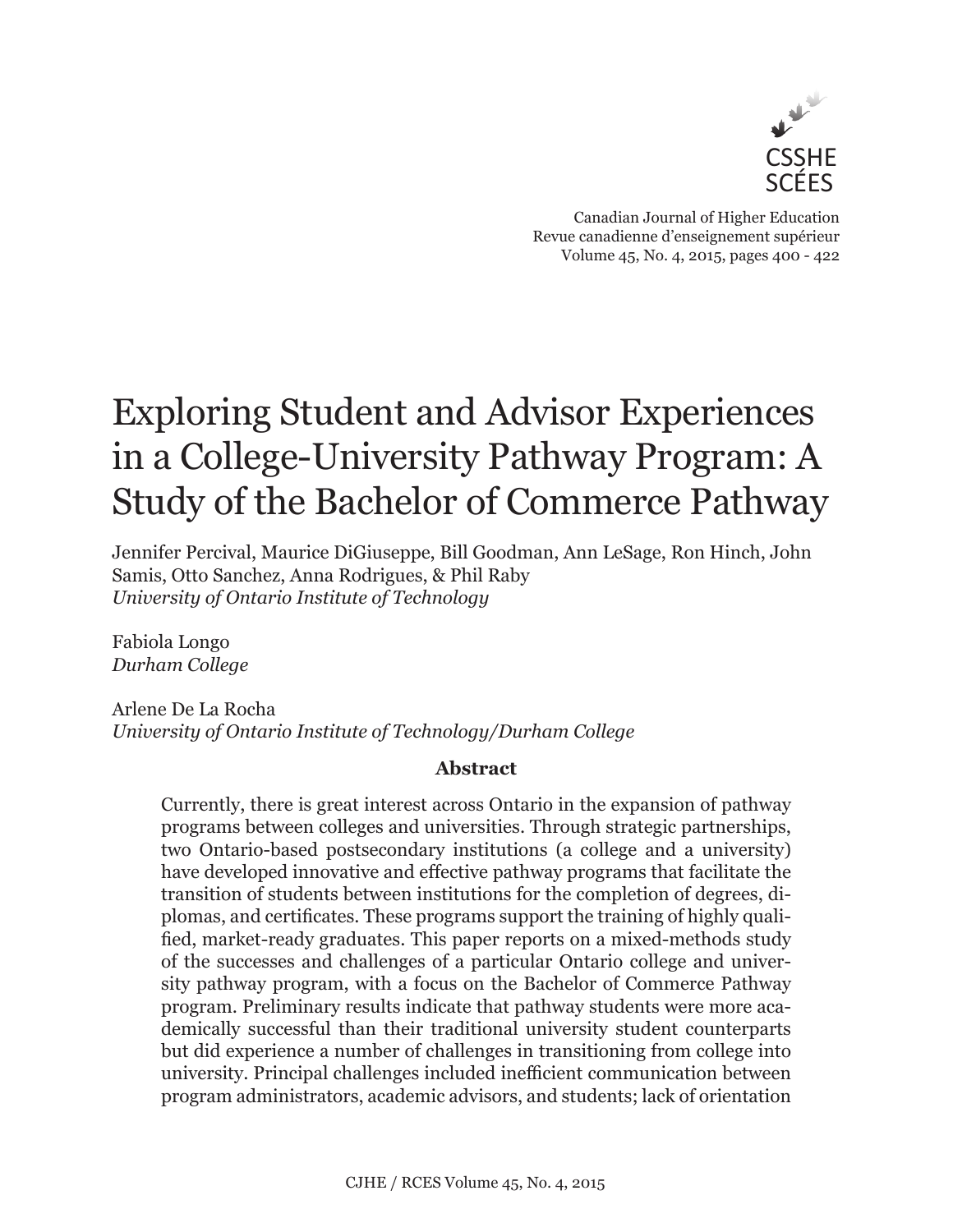activities for pathway students; lack of college student preparedness in communication and critical thinking skills; and difficulties experienced by college students integrating into the social–cultural life of the university.

#### **Résumé**

Il existe présentement un grand intérêt partout en Ontario pour l'expansion de programmes de transfert entre collèges et universités. Grâce à des partenariats stratégiques, deux établissements postsecondaires localisés en Ontario (un collège et une université) ont créé des programmes de transferts innovateurs et efficaces qui facilitent la transition des élèves entre les établissements pour l'obtention de diplômes et de certificats. Ces programmes soutiennent la formation de diplômés hautement qualifiés, prêts pour le marché du travail. Le présent article présente une étude de méthodes mixtes portant sur les succès et les défis d'un programme de transfert particulier entre une université et un collège de l'Ontario, en misant particulièrement sur le programme de transfert du baccalauréat en commerce. Les résultats préliminaires indiquent que les étudiants du programme de transfert obtenaient de meilleurs résultats scolaires que leurs homologues aux études universitaires traditionnelles, mais qu'ils ont dû surmonter quelques défis pendant la transition du collège à l'université. Parmi les principaux défis, on trouve une communication inefficace entre les administrateurs de programmes, les conseillers pédagogiques et les étudiants; un manque d'activités d'orientation pour les étudiants des programmes de transfert; un manque de préparation en matière de communication et de pensée critique chez les collégiens; et des difficultés pour les collégiens à intégrer la vie sociale et culturelle de l'université.

#### **Introduction**

In summer 2005, Durham College and the University of Ontario Institute of Technology (UOIT) initiated multiple pathway programs to help college students complete university degrees and university students complete college diplomas and certificates. The majority of these programs have been designed to support students who have completed a two-year college diploma to transition into a four-year university honours degree. Some of these pathway programs include "bridge courses" that college students must complete to qualify for admission to certain university degree programs. Students must complete these bridge courses after having completed a two-year college diploma or three-year advanced college diploma program. Other pathway programs do not include bridge courses, meaning that qualified college students (i.e., those who have completed an appropriate three-year advanced diploma) may enrol in university courses directly (direct entry).

To date, there has not been a review of the pathway programs at these institutions in terms of successes and challenges experienced by their students. There is also very little program-level evidence of the benefits and challenges experienced by students enrolled in these programs. Consequently, this study explored some of the successes and challenges experienced by participants of these programs to inform future development of pathway program policy and practice.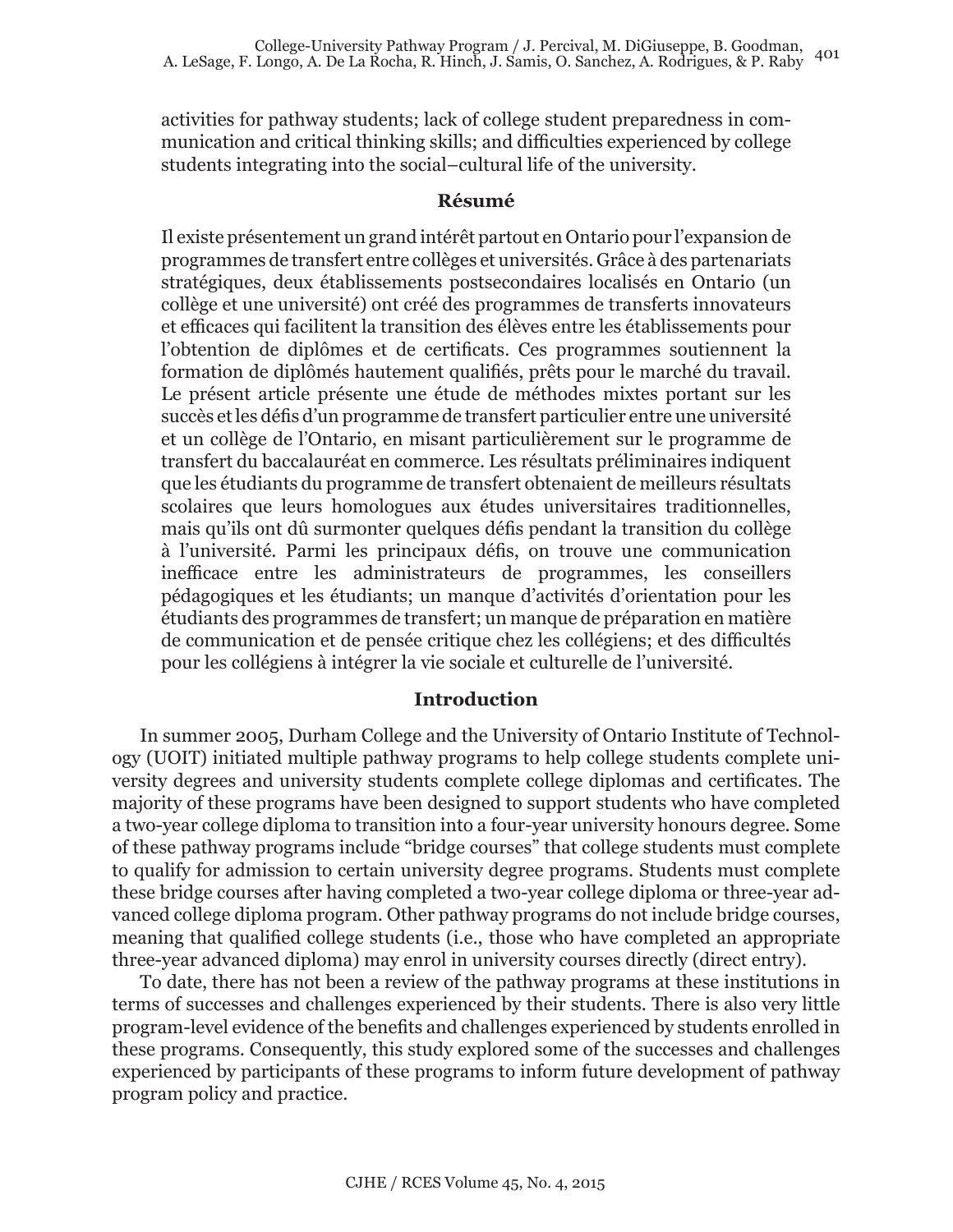As a mixed-methods study, this research project involved the collection, analysis, and interpretation of quantitative and qualitative data, with a focus on pathway student grades, and the experiences of pathway students and their academic advisors. This paper presents preliminary findings specific to the Bachelor of Commerce Pathway Program (BCom Pathway), focusing on its strengths and weaknesses, including a comparison of pathway student grade point average (GPA) scores to those of non-pathway four-year university students (traditional students), and factors that facilitate and hinder pathway program enrolment, transition, and completion. Student mobility through the BCom Pathway is particularly important due to the accreditation requirements placed on graduates by professional accreditation bodies such as the Chartered Professional Accountants of Ontario and the Human Resources Professionals Association. Some recommendations for BCom Pathway improvement and suggestions for further research are provided.

#### **Background**

Historically, Ontario college education engaged students in occupation-specific training with little emphasis on preparing students to transfer to university (Skolnik, 1995). However, today's students are more likely to pursue multiple credentials from different institutions (Bayard & Greenlee, 2009). For example, from 2000–2001 to 2006–2007, the number of college graduates pursuing degree programs at Ontario universities nearly doubled (Colleges Ontario, 2008).

However, attending both college and university to attain multiple credentials is a relatively recent phenomenon in Canada. To date, only British Columbia, Alberta, and Quebec have fully articulated transfer systems between colleges and universities. Consequently, relatively little research has been conducted on college–university transitions in Canada (Andres, 2001; Stewart & Martinello, 2012), and much of the existing research explores the experiences of transfer students in the United States. Moreover, many of these studies focus exclusively on quantitative data such as transfer rates, GPA patterns, and withdrawal rates, without examining students' experiences in these programs (Gawley & McGowan, 2006; Laanan, 2001). These quantitative studies generally involve students who have transferred to a university degree program before completing a college diploma program.

There has also been considerable research into the concept of "transfer shock" (Hill 1965, cited in Stewart & Martinello 2012), a phenomenon where the GPAs of college-touniversity transfer students' overall performance, as measured by GPA, declines early in their university programs and then rebounds by graduation (Diaz 1992; Rhine, Milligan & Nelson 2000, D'Amico, Dika, Elling, Alfozzine, & Ginn, 2014).

### **Motivation for College-University Transitions**

College students who transfer to university do so for many and varied reasons. A 2010 study commissioned by Colleges Ontario concluded that the primary reason students attend college prior to university is to "develop their academic skills and knowledge to better prepare them for university" (Centre for Spatial Economics, 2010, p. 7). In the 2007 Graduate Satisfaction Survey conducted by the Ontario Ministry of Training, Colleges and Universities, college students who transferred to a university degree program claimed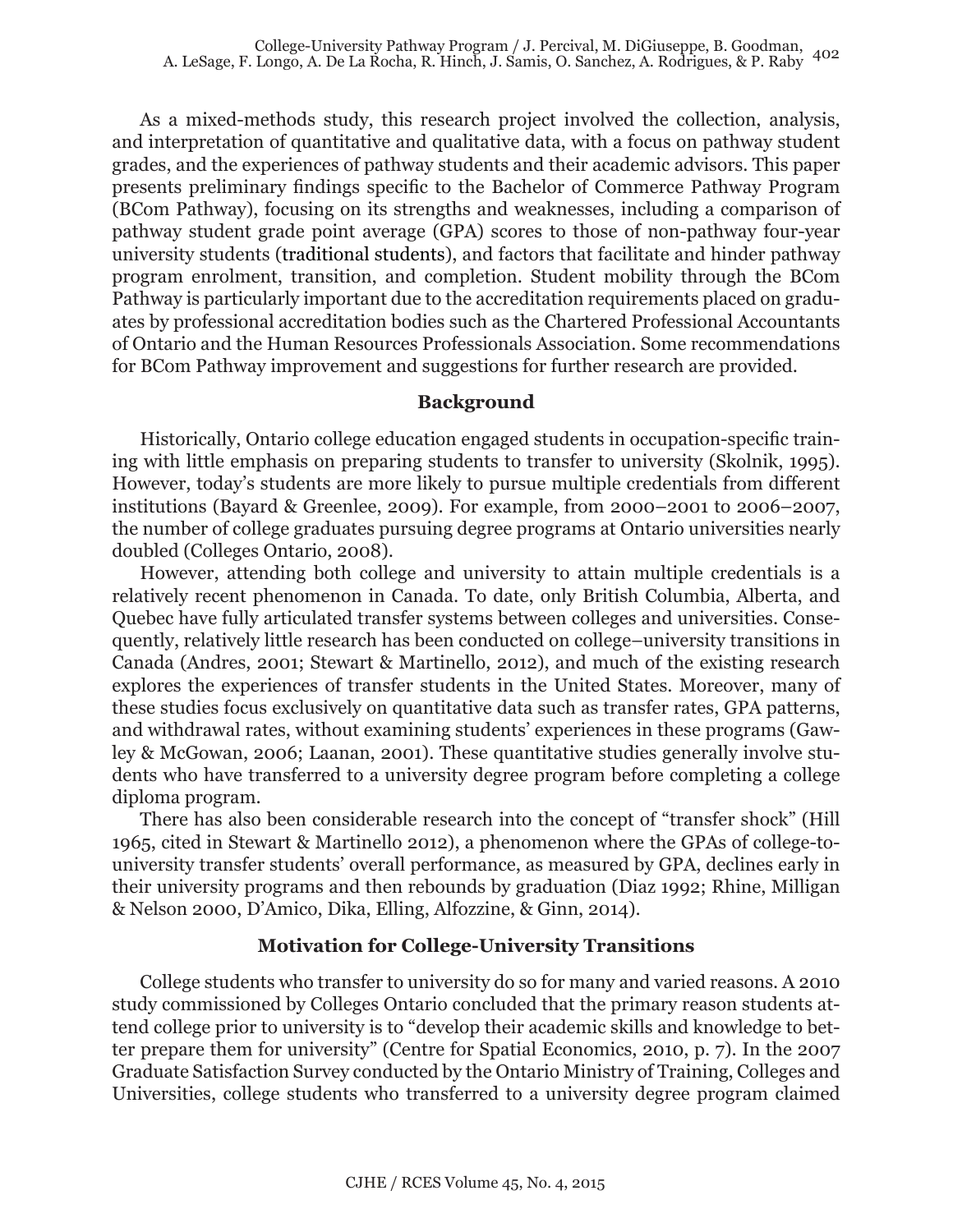that they were motivated to do so for various reasons, including career advancement; pursuit of a certificate, diploma, or degree; and higher earning potential (Decock, McCloy, Liu, & Hu, 2011). Arnold (2011), identified high college grades as "the most influential element in encouraging and solidifying [college students' university] transfer plans" (p. 11). Students, themselves, identified company requirement and unemployment as insignificant motivators for transferring to a university program (Decock et al., 2011). Regardless of their motivation, some students purposely planned to earn a university degree by initially enrolling in a college program and then transferring into a related university program, without completing their college program (Bahr, Toth, Thirolf, & Massé 2013). This route, more common in the United States and some Canadian provinces, results in the attainment of a university degree without a related college diploma or certificate, This is a much different outcome from that provided by a pathway program that, at minimum, results in the attainment of a college credential and a university degree. Furthermore, college entrance requirements are often lower than those of universities, and there are generally greater opportunities for part-time study in college programs than in university programs (Carter, Coyle, & Leslie 2011), which may also attract students to the pathway program route to a university education. Finally, students may be motivated to pursue the pathway program option to improve their job prospects, save money, or both. In a pathway program, students may obtain a four-year university degree (and a college diploma) by spending at least two years in college and two years in university (the 2+2 strategy) instead of four years in university, resulting in significant financial savings for students since Ontario university tuition is almost three times higher than college tuition. In fact, in a study conducted for the Higher Education Quality Council of Ontario, Trick (2013) ascertained that students and governments save money when students earn a university degree by combining two years at college with two years at university.

#### **Academic Readiness**

Several studies indicate significant differences between students' academic expectations at college versus those at university, and as a consequence transfer students may experience academic challenges when navigating college–university transitions (Hickey, 2008; Laanan, 2001; McGowan & Gawley, 2006; Townsend, 1993). In a study of Ontario transfer students, Hickey (2008) noted that students felt underprepared for the coursework and assessment differences between colleges and universities. Hickey (2008) found that half of his study's participants ( $n_{\text{Total}} = 22$ ) felt underprepared for university degree programs in terms of reading speed, comprehension, critical thinking, writing skills, and exam-taking ability. In a related study, college students claimed that college faculty are inclined to be more involved and interested in their students' education than are university faculty (Bauer & Bauer, 1994).

Other academic challenges faced by students include a lack of preparedness for the larger class sizes (Hickey, 2008; Townsend & Wilson, 2006), inadequate academic preparation of study skills (Stewart & Martinello, 2012), a general lack of academic involvement (Harrison, 1999; Laanan, 2001)), and difficulties with social integration (Wolf-Wendel, Ward, & Kinzie, 2009), all of which caused students to feel isolated and anonymous (Hickey, 2008; Townsend & Wilson, 2006).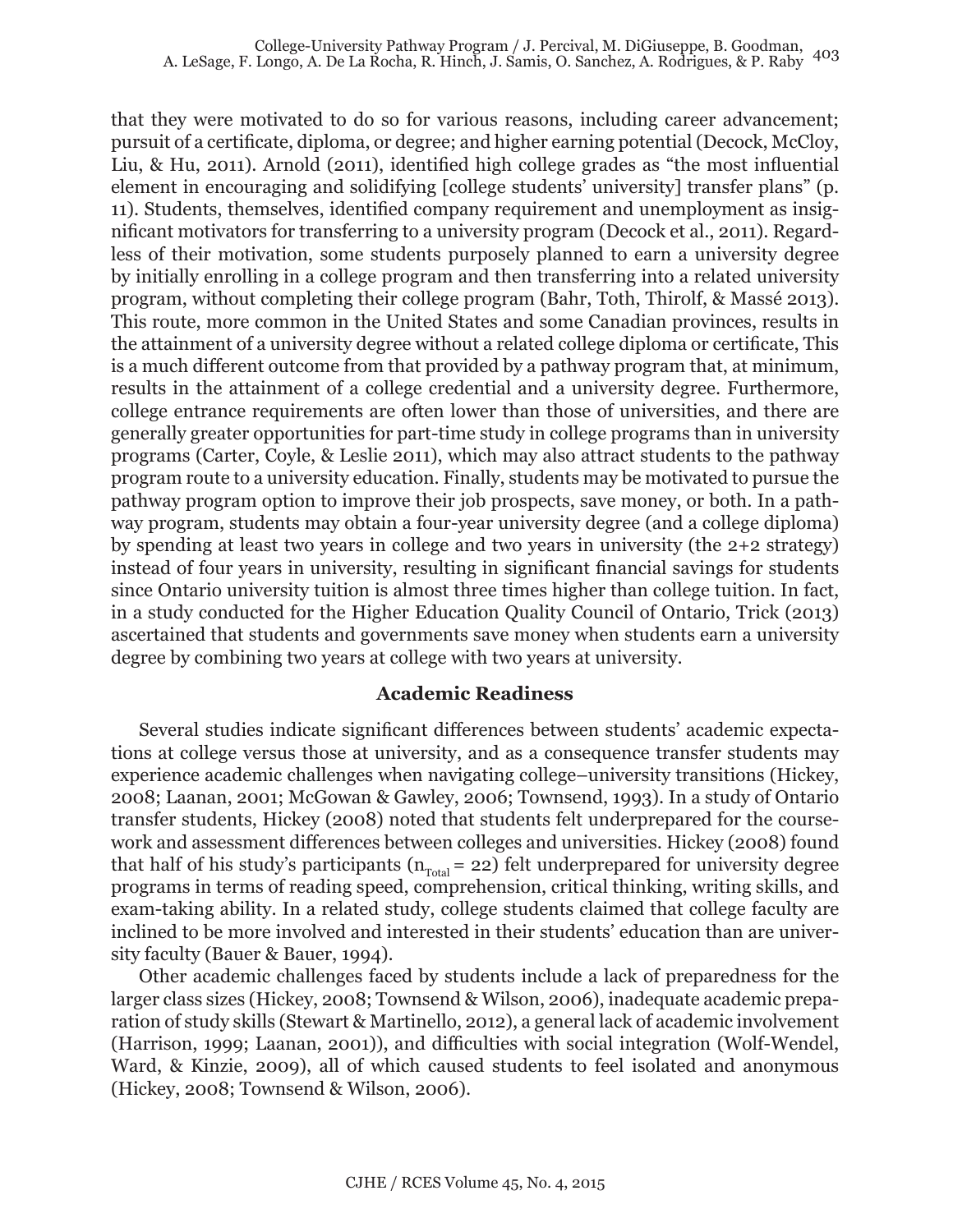Although several studies indicate that college-to-university transfer students often feel unprepared for the academic challenges of university, other studies suggest that college students are as well, or better, prepared for the transition than direct-entry students *because* of their college experiences (Morrin, 2011; Stewart & Martinello, 2012). Stewart and Martinello (2012) analyzed the administrative records (including mid-year and final grades) of 3,636 students who completed at least one of three selected first-year university courses. They discovered that college transfer students' final course grades were not significantly different from those of direct-entry students. In a 2010 study commissioned by Colleges Ontario, the Center for Spatial Economics interviewed a sample of nine university students on their experiences as transfer students. Excerpts from three students highlight the potential benefits of attending college prior to university:

I entered university after three years at college . . . [I found that] . . . those of us from college were more interactive during class and participated more. We were more prepared, had good study habits, understood the importance of speaking with the professors, and of applied thinking.

College taught me how to be hands-on: how to write a press release, how to work computers, how to speak to people. University taught me how to think but not how to do. I very much benefited from going to college first and was able to get a lot more out of my university year than if I had gone there directly from high school.

The teachers at college were excellent and they prepared me well. The university courses picked up where the college course left off.

These students' comments indicate that university-bound students may benefit from prior experience in a college program. From their perspective, these benefits derived from the varied, albeit complementary, focus of each of the two institutions—colleges concentrating more on the development of practical skills and knowledge, universities focusing more on the development of conceptual and theoretical understanding.

#### **Social–Cultural Integration**

In addition to the academic challenges associated with class size, comprehension, writing skills, and assessment practices, transfer students often experience difficulties with social integration. Differences in age, maturity, and life experiences can lead to difficulty for transfer students to integrate socially with students in the receiving institution (Gawley & McGowan, 2006; Hickey, 2008; Laanan, 2001). Transfer students may experience feelings of social isolation and loneliness, particularly if they transfer into upperyear programs where classmates have had time to form social alliances (Harrison, 1999; Hickey, 2008).

In spite of these challenges, research suggests that orientation programs may help alleviate some of the academic and social challenges students may experience when they transfer to university (Jacobs, Lauren, Miller, & Nadler, 2004). However, other studies criticize orientation programs, indicating a need for better orientation practices to improve transfer student integration (Handel, 2011; Harrison, 1999; McGowan & Gawley, 2006). Harrison (1999) highlights the need for universities to provide effective orientation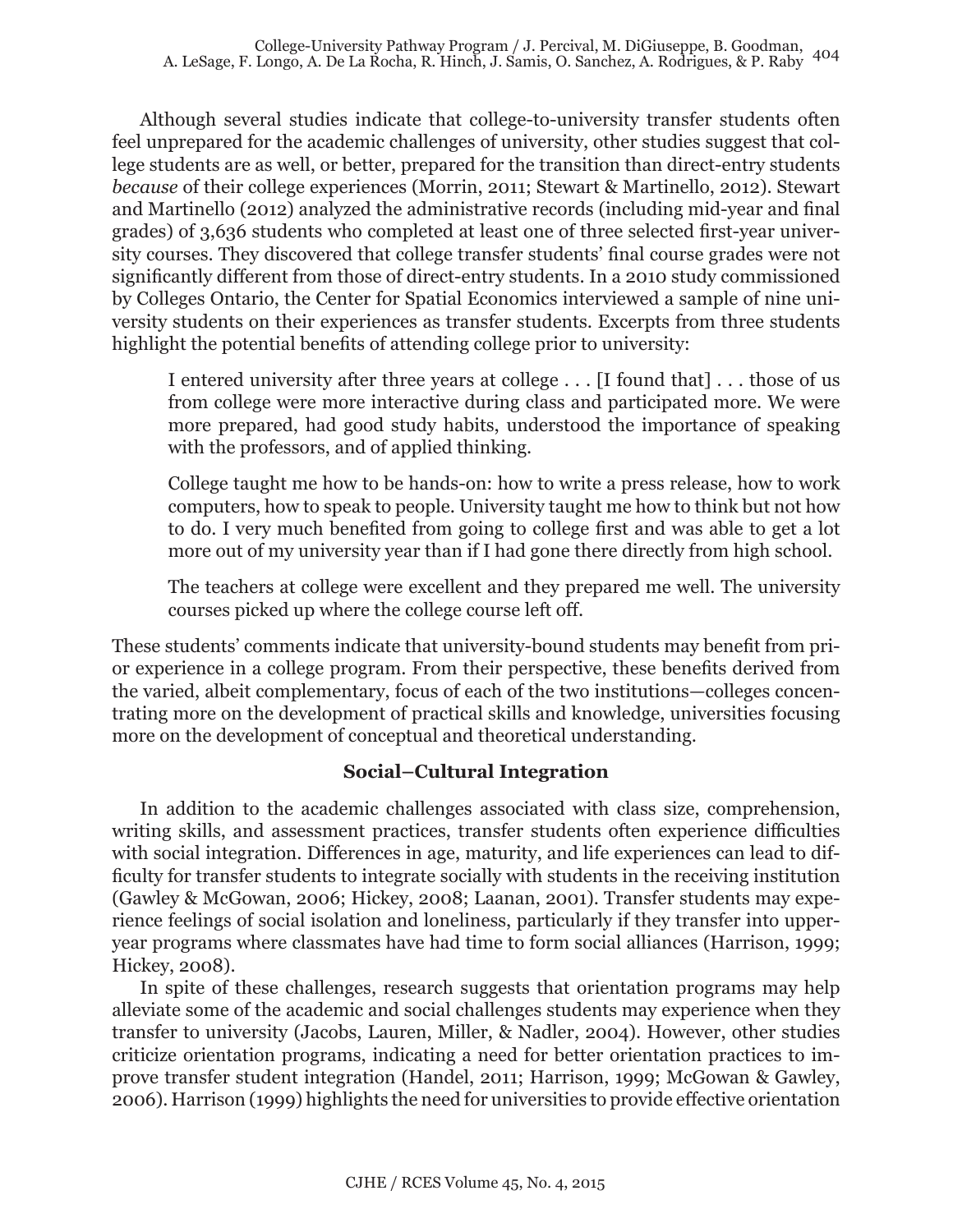activities for transfer students, by offering services directly related to the needs of transfer students, and by regularly monitoring transfer student progress. Handel (2012) criticizes existing orientation programs for transfer students, stating that such programs "are less prominent and, even if an institution offers one, it is almost always a slimmed down version of the freshman event" (p. 26). Cameron (2005) recommends that "a comprehensive transfer orientation program, located at the university, should be developed with a series of 2-hour workshops at the university prior to transfer" (p.40). In a study by Townsend and Wilson (2006), focusing on factors facilitating the transfer of college students into a large research university, students provided several recommendations for improving the university's orientation sessions, including (a) involving a previous transfer student to explain the transition process, (b) providing detailed information describing universityspecific study skills, and (c) detailing all services available to support transfer students.

Today, our understanding of the transition process for a student who has completed a college diploma and is transferring to a university degree program remains unclear. We can conclude from existing research from the United States that there will be challenges around academic and social integration (transfer shock) and, for some, around academic preparedness. The extent of these challenges is unclear because the pathway students are transitioning after having completed a college diploma and not from an incomplete college program. More challenging to assess are the effects of these elements on the persistence and graduation rates of pathway students. There is a clear need for additional research to better understand the challenges faced by pathway students transitioning from a college to a university learning environment. This study focused on pathway students transitioning into the BCom program, with attention given to the strengths and challenges exhibited in the transition and post-transition portions of their journey.

#### **The BCom Pathway Program Case Study**

This case study occurred at UOIT, a small public university in Ontario, Canada. The Faculty of Business and Information Technology, which grants a Bachelor of Commerce degree, is one of the largest on the campus, with a enrolment of just over 2,000 students. The Bachelor of Commerce Pathway program (BCom Pathway) was one of the first pathway programs at UOIT. It has evolved over time in response to changes in the standard fouryear BCom degree program and the experiences of the faculty in which the program was administered, with developments in the broader university pathway program (see Figure 1).

In 2005–2006, admission to BCom Pathway required prospective students to have a college diploma with a cumulative A average. Students then enrolled in the commerce "bridge program," which involved completing a series of five courses, including financial accounting, managerial accounting, Finance I, Finance II, and either statistics for nonbusiness diploma students or an elective. Upon successful completion of the five bridge courses with a minimum cumulative average of B, students then entered a modified third year of the BCom program. The faculty also worked with Durham College to build an integrated pathway involving the college's two-year business diploma program (called PATHU, a short-hand for University Pathway), where students who performed well after their first semester entered a specialized program that integrated the five commerce bridge courses into their diploma requirements. These two related programs proved to be successful because students who performed well in the bridge program also performed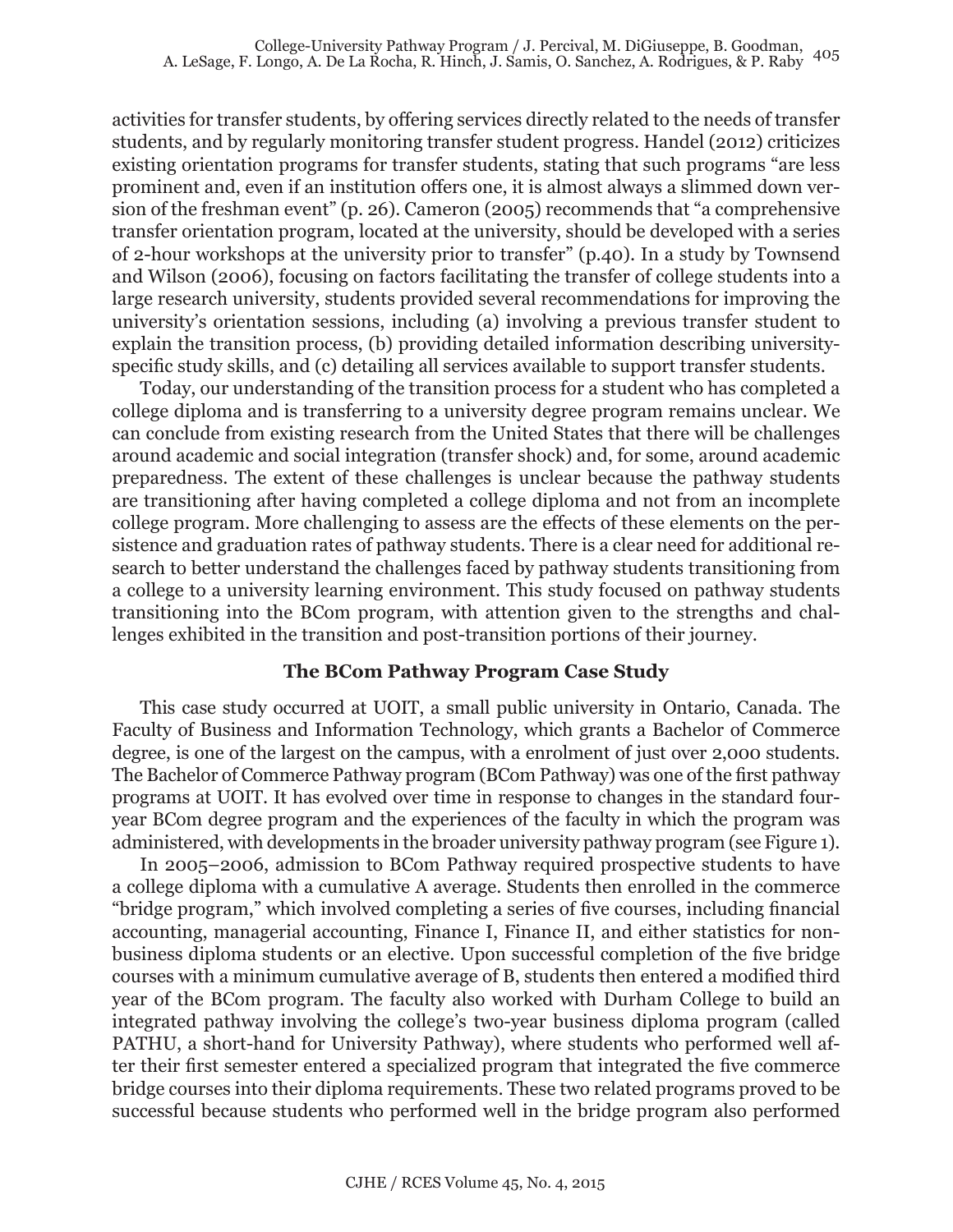well in the four-year BCom degree program. As a result, the faculty decided to reduce the admissions standard in 2008 to a cumulative B average in the candidate's college diploma. In 2010, the faculty completed a review of the BCom program, including the commerce bridge component. After the review, the faculty decided to alter the bridge courses to include business math, critical thinking and ethics, financial accounting, organizational behaviour, and finance. At the same time, the faculty also decided to change the minimum performance standard in the commerce bridge courses to a C minimum.

In 2010, the faculty also evaluated potential options specifically tailored to students completing business diplomas. The post-bridge maps for students transitioning from two-year college business programs provided them with the opportunity to continue in their majors and graduate with those majors as part of their overall BCom program. These students were also provided a second option to enter directly into a modified second term in the second year of the BCom program, with 45 credit hours of transfer credit. Students with an approved three-year advanced college business diploma were able to enter directly into the third year of the BCom program, with 60 credit hours of transfer credits, and were also allowed to continue in their diploma major without the completion of any bridge courses.



*Figure 1*. Timeline of pathway program implementation

## **Methodology**

To achieve a broader perspective and richer portrayal of the pathway program under study, this research project employed a mixed-methods research design incorporating both quantitative and qualitative techniques (Johnson & Onwuegbuzie, 2004; Teddlie & Tashakkori, 2006). The entire analysis was positioned within the specific case study context of the commerce program at the host institution. In particular, a sequential mixedmethods plan was employed in which a quantitative phase preceded a qualitative phase. The quantitative analysis was based on a large data set (17,881 data points from courses alone) of student academic performance across a variety of courses in the case-study context over a seven-year period, with the qualitative data collection including a general university pathway student population survey and specific focus-group interviews with students currently enrolled in the specific-case context.

The quantitative phase involved collection and analysis of aggregate course grades data (2005–2011) and survey data to identify any significant challenges and/or successes experienced by BCom Pathway students, compared to those in the traditional four-year BCom Program. These objectives were met through use of application data, admissions data, student academic standing data, and individual course-level data. The academic performance dataset included data from 4,500 students across a representative sample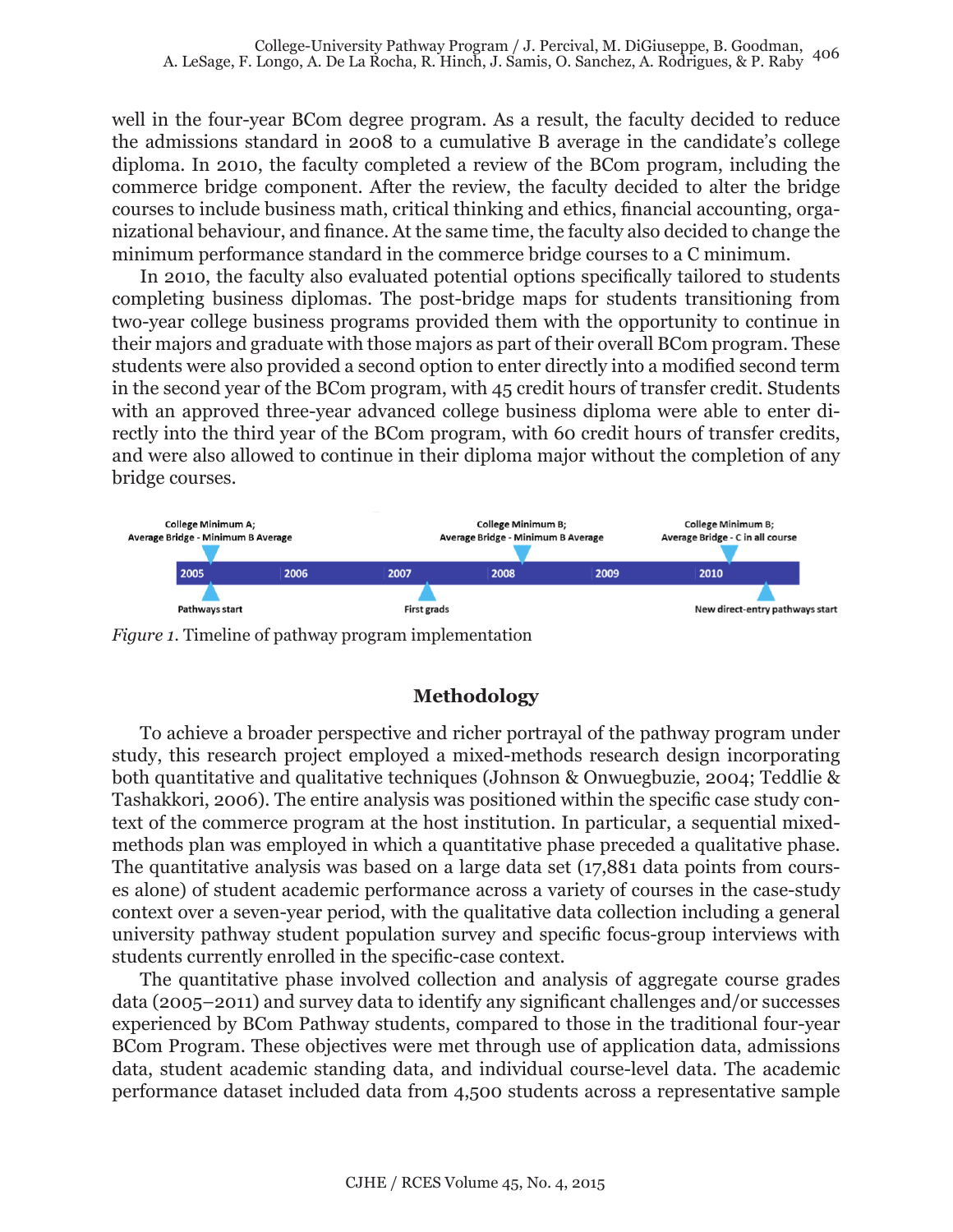of courses during the bridge transition as well as post-bridge core and elective business courses. In addition, student academic-standing data was used to identify potential pathway students who might participate in the study, and their academic performance per year. The application data was used to identify the entry point (particular pathway or directly from high school) for the student. This information was used later to identify the student type. Academic performance was then analyzed by student type for a set of core courses and by academic year of study to determine if the distribution of pathway student performance was significantly different from the performance of their traditiona, fouryear program counterparts.

The objectives of the qualitative portion of this study were to explore pathway student and academic advisor perceptions of, and experiences in, the BCom Pathway program. The first stage of qualitative data collection included a short online survey to obtain demographic data and initial views of strengths and weaknesses of the pathway program in general. The survey followed a holistic design (Rice, 2008), in which the entire transfer process is considered. It begins with a pre-transfer phase where students decide to enrol, and is followed by a transfer phase where students transition from college to university (including the completion of bridge courses, if applicable). This is followed by a posttransfer phase where students integrate into their university program and complete the pathway program requirements. The pre-transfer section included items on demographics, college program preparedness, and expectations regarding a four-year university program. To support analysis of the transition process, items regarding academic supports, course registration, transfer credits, and orientation were included. The final section focused on post-transition social and academic integration.

In November 2012, 272 current college-to-university pathway students were invited by email to participate in the online survey, and 39 students (14%) completed the survey. A total of 127 graduates of the pathway program under study were invited to participate, and 9 students (7%) completed the survey. Since survey participants did not identify their program of study at the university, these results are not included in detail in this paper but can be found in Percival et al (2016).

The survey also asked participants to provide their age, sex, and an indication of whether they were the first person in their family to attend a postsecondary institution. The most common pathway student age group was 21–24 years (44%), with the rest of the participants distributed among the 17–20 years (18%), 25–29 years (15%) and 35+ years (15%) age groups. In general, there is a relatively even distribution of participants from each gender and 59% of respondents to the survey were first-generation postsecondary students. This means that the pathway students tend to be older and more mature than their four-year traditional counterparts, and there is a higher percentage of pathway students who are first in their families to attend postsecondary institutions.

Participants who completed the survey were also asked to participate in follow-up focus group interviews. The intent of focus groups was to clarify survey responses and obtain fuller, more descriptive information regarding benefits and challenges associated with the pathway program. In general, focus group interviews concentrated on general transition and integration issues experienced by the pathway students, while the one-onone personal interviews focused on program-specific elements, such as transfer-credit allotments and bridge course requirements. Although eight students participated in the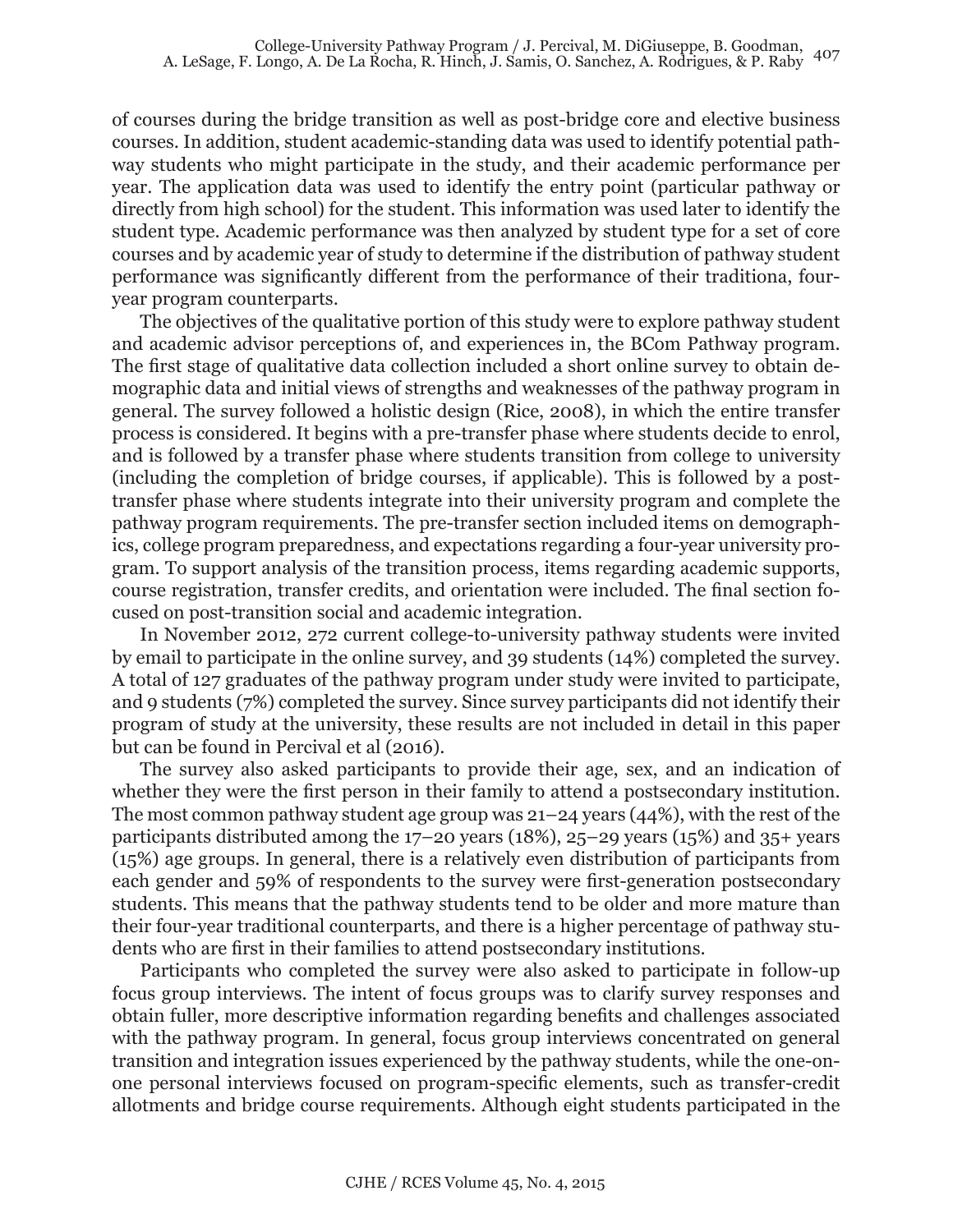focus group and the subsequent one-on-one interviews, only two focus group participants were BCom Pathway students. In addition to pathway students, academic advisors were also invited to participate in focus group and one-on-one interviews. In particular, the two academic advisors who support the pathway students in the business department of the faculty were interviewed to determine their views of the pathway program and to provide an administrative perspective on the challenges students faced and the supports available to pathway students.

Qualitative data gathered in all focus group and personal one-on-one interviews were entered into NVivo10 data-analysis software for sorting, coding, and categorizing. Computerized analysis was also combined with manual analysis. In the analysis process, interview data were segmented, coded, and grouped into categories. Constant comparison of segments within and across categories enabled the researchers to clarify meanings and establish category significance in relation to the study's goals.

Although the quantitative analysis is based on 17,881 data points from over 4,500 students, it is important to acknowledge the study's qualitative design limitations: a small sample of BCom Pathway students  $(n = 2)$  and all BCom program academic advisors  $(n = 1)$ 2) involved in the focus group interviews does not represent the experiences of all BCom Pathway students. Selection of students for focus-group interviews was random in the sense that all students who participated in the broader research project were invited to participate in focus-group interviews and only two BCom Pathway students freely agreed to participate. The restricted timelines of the study, institutional transition to a new student email system, and the academic workload required for pathway students limited the ability of the students to participate in the focus groups. Thus, the study on which this paper is based should be treated judiciously as a limited case study because the results cannot be generalized to the entire student population.

#### **Factors Influencing Pathway Program Enrolment**

In the survey, students identified the primary factors motivating enrolment in the pathway program: future jobs, personal interest, parental or peer encouragement, unemployment concerns, and college professors. However, since the survey data is aggregate in nature, these influencing factors may not be representative of the entire population of BCom Pathway students. Analysis of focus group and personal interviews with the BCom Pathway student participants revealed three principle factors that influenced their decisions to enrol in the Pathway program: personal goals, program reputation, and financial constraints. For example, one student indicated that he "had a personal goal of getting a university degree," and remarked, "I'll be the first in my family to do so." The same student highlighted the program's positive reputation as another influencing factor:

I went to [the university] just because I heard the accounting professors were really good [compared to the] professors that we had in accounting at [the] college.

Another BCom Pathway student claimed that specific professional requirements also played a role, noting that, "[to work in] accounting, you need the classes to get the [required professional] designation and just doing it there made sense because [the university program] is accredited." By contrast, the previous [BCom.] Pathway student par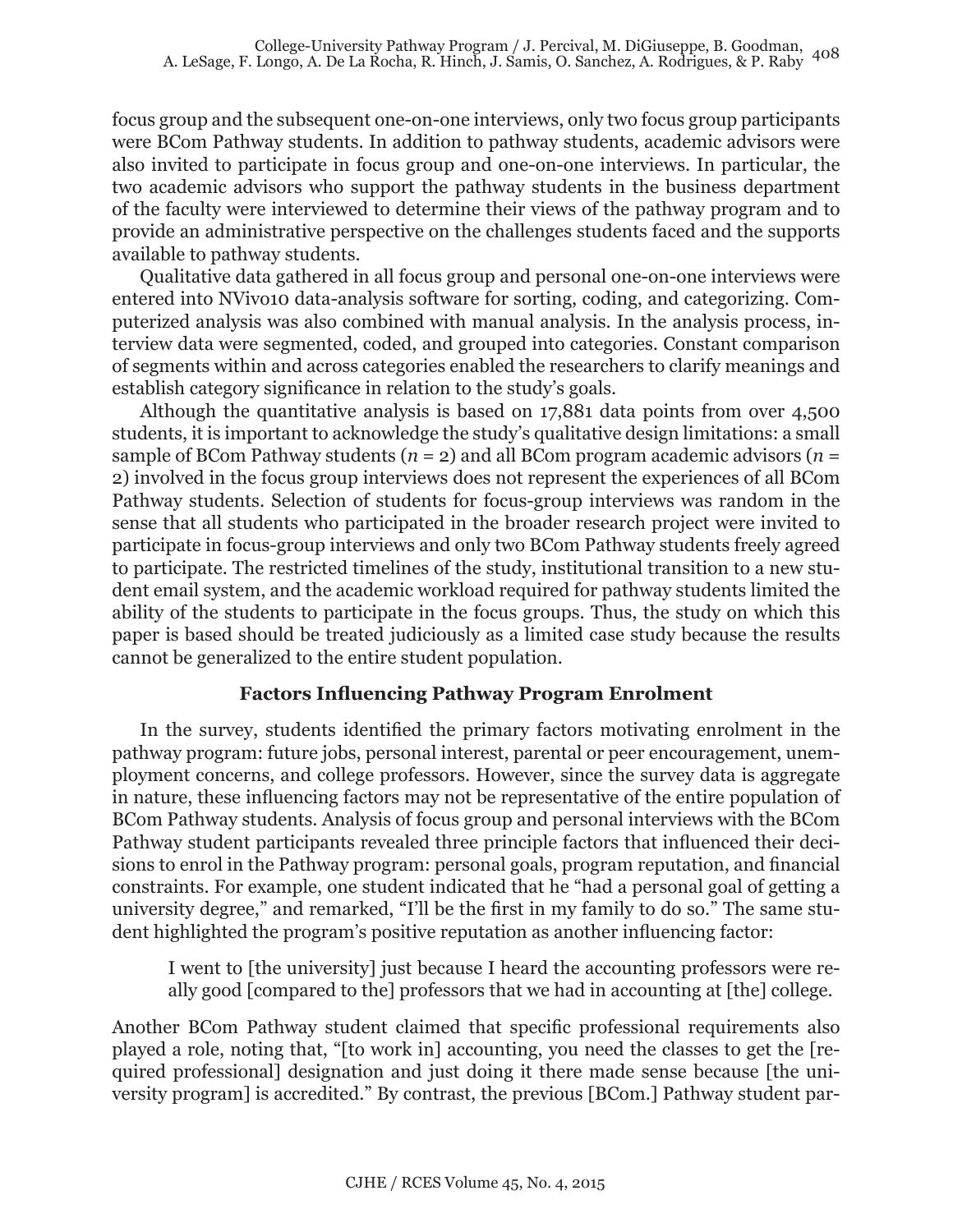ticipant indicated that finance played a significant role in his decision to apply to the university, stating, "It made more sense for me to [attend a] university closer to home so that I could [live at home] and . . . save money."

## **BCom Pathway Program Transitions**

The analysis of the survey data from the broader pathway student population indicated that the university could do more to help pathway students transition from a college. Preliminary analysis of focus-group data involving BCom Pathway students indicated a similar trend, with these students highlighting both academic and social–cultural challenges that influenced their transition into university.

## **Academic Factors**

A few pathway students said registration was a challenge, and some of the pathway program advisors interviewed identified problems in the areas of practice, particularly problems associated with registration and communication. The advisors explained that when pathway students register for courses, they are not given transfer credits for successful completion of college courses on a course-by-course basis, but are instead given a "block transfer credit," in recognition of the whole of their college studies. This ultimately affected pathway students' ability to register for particular courses because the registration system could not determine whether applicants had certain prerequisites. One advisor indicated that, "This is a real problem for students" because it obliges pathway students to enrol in courses they do not need or are not interested in.

In general, students taking bridge courses do not complete them until August. This means that they need to work with an academic advisor to conditionally enrol in their fall and winter semester courses, which can cause some confusion for pathway students who try to register online along with the traditional program students. One student commented on the need for earlier information on course selection for pathway students:

Near the end of your time at college . . . you [need to] know that . . . you're going on to university because you have to apply to it before the end of the college school year . . .,[It would help if] you could get to know some of the [requirements] before you even finish that year, so you know what you're walking into the following September.

In addition to enrolment challenges, some BCom Pathway students felt they lacked some of the prerequisite knowledge and skills needed to meet with academic success in a university business program, including critical thinking and communication skills. One student described some of these perceived deficiencies, and suggested some solutions. He said one challenge was the increased expectations at university.

[In] college . . . you just take something and you spit it back out, whereas [in] university [there is] a lot more critical thinking and theoretical work . . . A summer semester [to improve finance or math course understand] or something like that [would help], but if they [offered] a writing workshop . . . for case writing . . . I think that would be more beneficial . . . We know the accounting, we just don't know how to do the case work.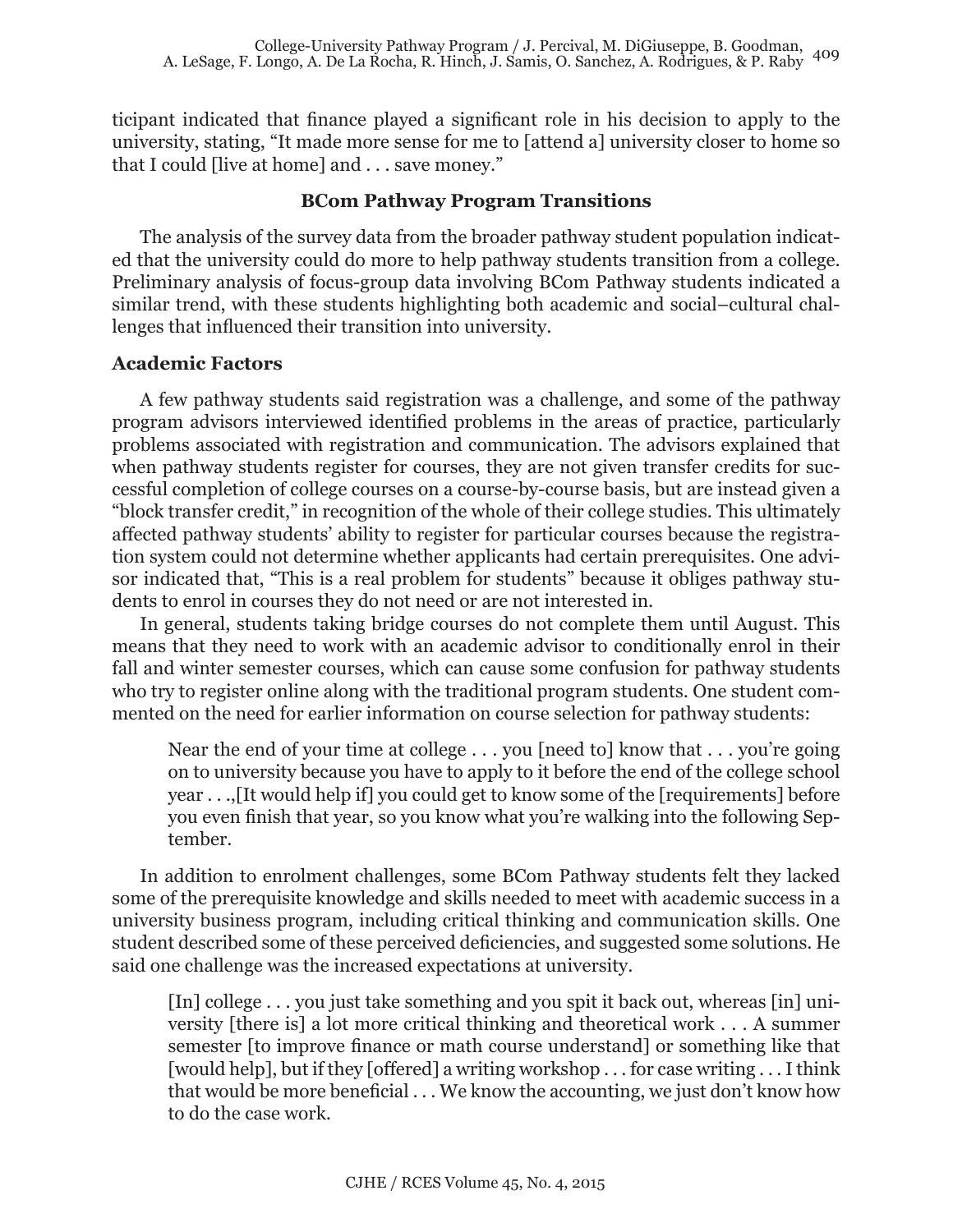Although they experienced some academic challenges in transitioning into the BCom Pathway program, the focus-group comments highlighted many positive aspects of the program, especially in terms of professors' instructional effectiveness and the useful assistance provided by professors and academic advisors. In answer to the question, "What do you like about your program and what are the strengths of your program?" one BCom Pathway student responded,

I would have to say, first off . . . the teaching staff. A lot of them are accredited professionals, and they are really good at getting difficult ideas through to the students and explaining things . . . they also make sure that we have time to ask them questions . . . and they [are] available to discuss . . . anything with us, and I think that is really important when you're pursuing a degree . . . [Our advisor] is really good. She helped us out quite a bit too.

#### **Social Factors**

Social factors also played a significant role in motivating some students to enrol in the BCom Pathway program. One student attributed his motivation to enter the program to "peer pressure and especially social influences, like parents." These influences also extended beyond family and friends to include college faculty. The two BCom Pathway students who participated in focus-group interviews indicated that faculty influenced their decision to transfer from college to university. One of these students admitted that she transferred to the university primarily because of the high regard one of her college professors had for his university counterpart.

Despite some feelings of readiness to begin university studies, some of the pathway students experienced social challenges in making the transition into university life. In focus-group interviews, the two BCom Pathway students indicated that social factors played a role in their transition into the BCom Pathway program. They highlighted three particularly challenging social factors: the absence of adequate orientation/information sessions, the difficulty of assimilating with non-pathway students, and the uncertainty about how to become actively involved in established student associations.

One area of concern for both B.Com Pathway students was the lack of adequate orientation to the campus and student life activities as they transitioned into the pathway program. Although the university provided some formal orientation activities for new students, some pathway students claimed they were not always aware of these orientation exercises and felt that orientation activities were directed at traditional, first-year students (direct entry from high school), not pathway students. In describing this challenge, one student stated, "[university administration] invited us to the 'new student' orientation, I think, the first year . . . [but, we didn't attend] because it was geared more toward first-year [students] as opposed to transfer students in a higher year."

Assimilation for pathway students was particularly problematic during the first few weeks of class when these students were trying to find their place in the class culture at a time when the traditiona, four-year program students had been together for the previous two years. One BCom Pathway student reflected, "Walking into third year . . . a lot of these kids [knew] each other," while the other BCom Pathway student expanded on this state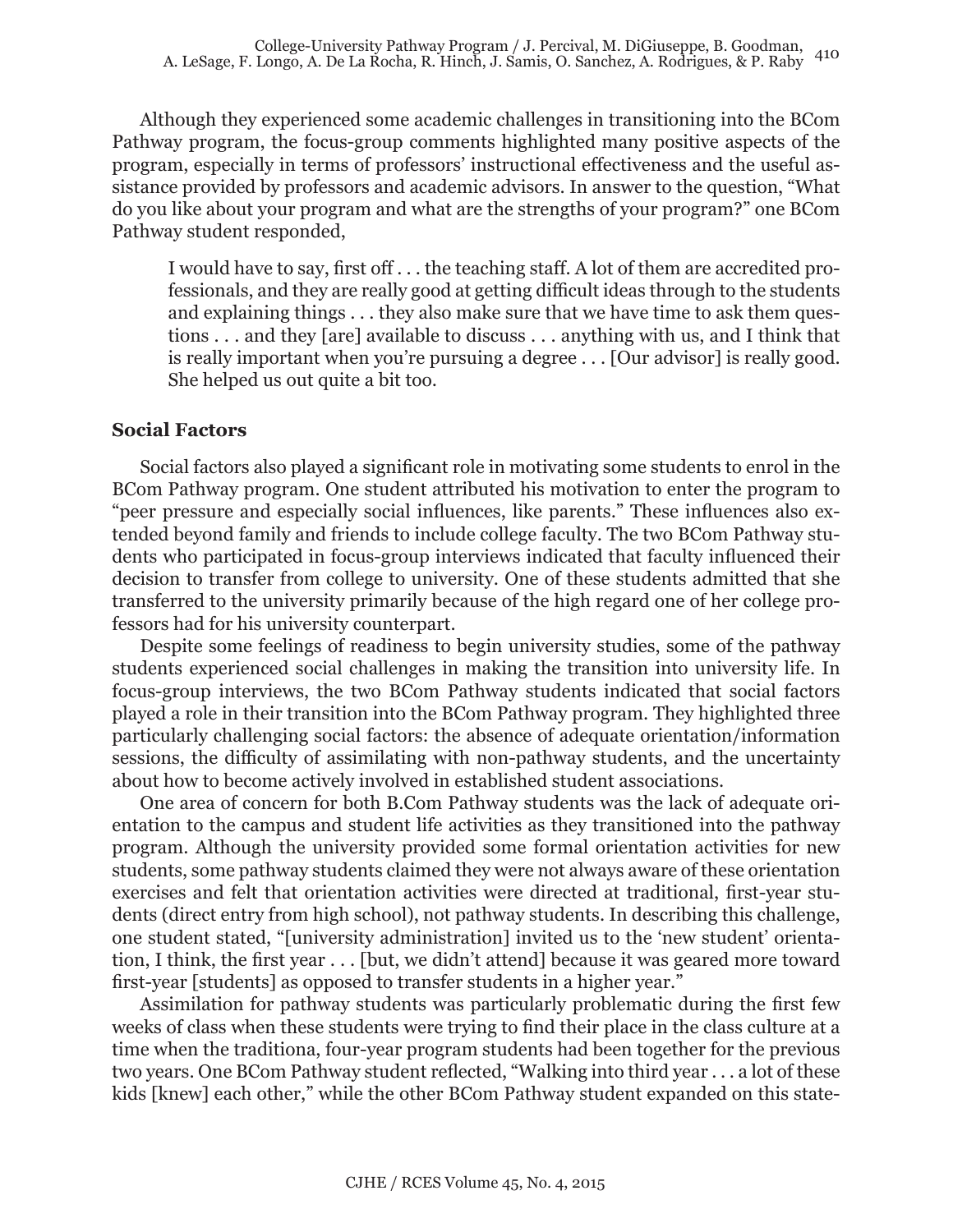ment: "At the very beginning . . . these kids see us walk in and you [feel] stigma[tized as if they are thinking], 'oh, these are college kids' that are just walking into our program."

The third factor causing frustration for the BCom Pathway students was their perceived inability to participate as active members of student associations (e.g., the Accounting Association) within the BCom program. They explained that, unlike many other student associations on campus, the Accounting Association provided opportunities for students to assume leadership roles that are viewed by many professional firms as key differentiators when hiring new graduates. The career benefits that these networking opportunities offer cannot be underestimated. According to a pathway student in the accounting program, traditional students join these associations in their first year, making it difficult for pathway students to become active members and assume leadership roles and derive corresponding benefits. The following exchange between the two BCom Pathway students exemplified this issue:

When you are transitioning from, say, a college program and [are] put directly in the third year, you don't really get the opportunity to join the [Accounting] association . . . I was really interested in doing that and there [weren't] any opportunities for me to join throughout my university career because they are geared towards the students [in first or second year] … So that was kind of a disadvantage for me, I felt, because . . . I was actually really hoping to get involved in [the student account association].

Yeah, as opposed to just being a member [rather than] being able to be on the executive [or on a] committee, because the third- and fourth-year representatives are selected when they are in second year. We don't even know about [the organization] when they're being selected.

Although these statements do not indicate that the Accounting Association was unwelcoming to pathway students (or any other group of students), they do indicate that some pathway students did not feel welcome to join and actively participate in the association. As a consequence, these students assumed that obtaining a leadership role was not within their realm of possibilities.

#### **Academic Factors Influencing BCom Pathway Program Completion**

#### **Successes**

Given the preliminary nature of the data and its analysis, in this study we have focused on academic factors only. Aggregate GPA performance data were gathered for all traditiona, four-year BCom students, all pathway students in various BCom programs, and combined traditional/pathway students from 2005–2011, representing over 4,500 students, and 17,881 data points (Table 1). The GPA scores in this case study were calculated on a 4.3 scale, which is the scale used at the university under study. When a null hypothesis of the overall total GPAs of the pathway students was tested against that of the four-year cohort was found proportionately equal, it was rejected. The pathway students amassed 9.2% of the grade points even though they represented on  $7.7\%$  of the population ( $p =$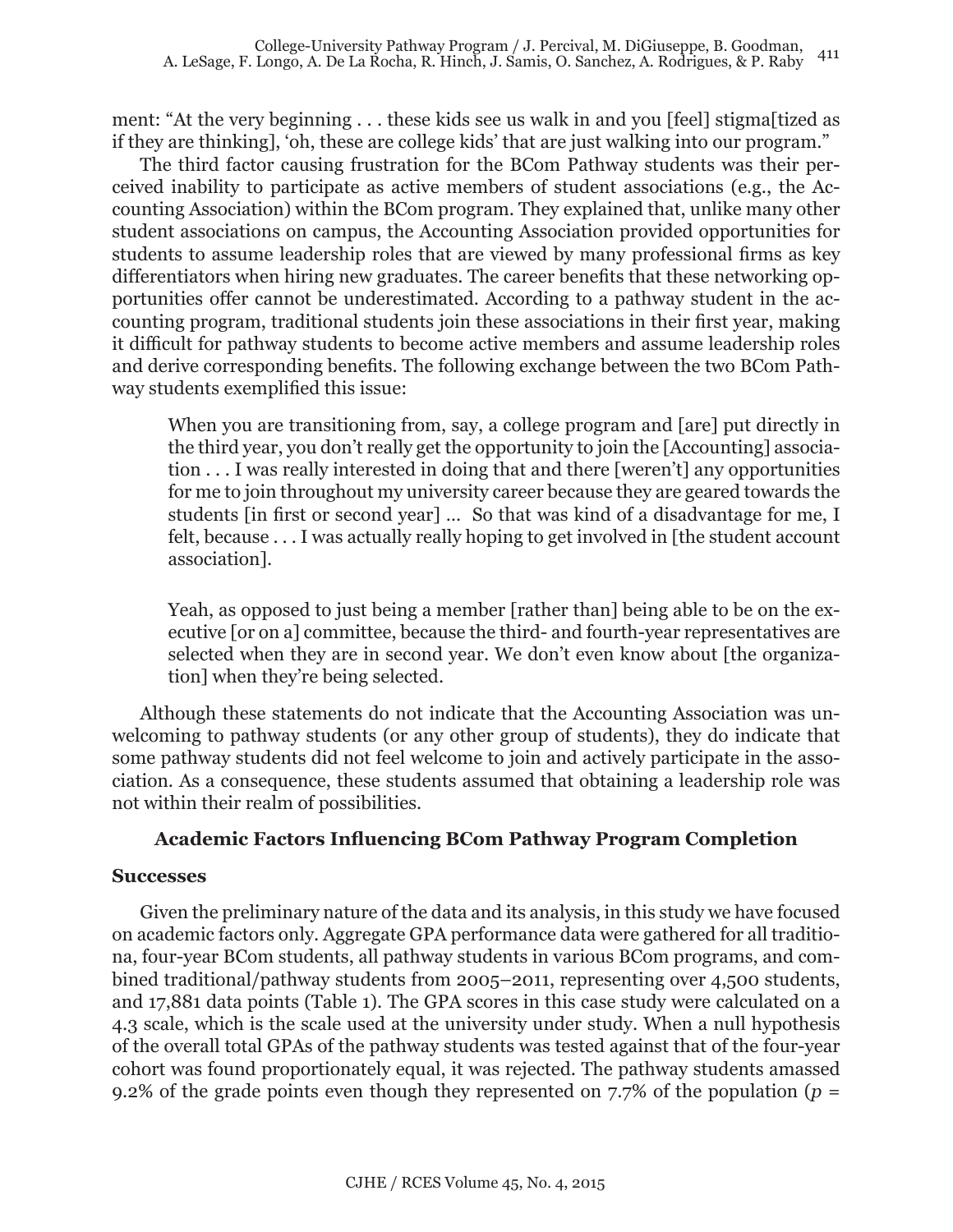0.000). Similarly, if considered by individual years only, the respective null hypotheses are all rejected. Using a resampling method to test the two cohort means we also found a 0.64 difference of magnitude, which is also significant. Finally, we computed a 2-sample t-test, which shows overwhelming significance for rejecting hypothesis where the averages are the same for both cohorts (all pairwise tests had *p* values of 0.000). As a result, the data in Table 1 clearly indicate that the pathway students who successfully matriculated into the BCom Pathway program performed significantly better, on average, than their traditiona, four-year program peers. Even in Year 2, where the grades relate to student performance in specific courses in the bridge, and there is a much higher standard deviation, students in the pathway program outperformed their traditional peer cohort.

#### Table 1.

| Program                        | Year 1         | Year 2         | Year 3         | Year 4         | Year <sub>5</sub> | Overall        |
|--------------------------------|----------------|----------------|----------------|----------------|-------------------|----------------|
| Traditional Four Year Students |                |                |                |                |                   |                |
| <b>Business</b>                | 2.32<br>(0.94) | 2.52<br>(0.67) | 2.58<br>(0.59) | 2.65<br>(0.54) | 2.58<br>(0.48)    | 2.53<br>(0.75) |
| Pathway Students               |                |                |                |                |                   |                |
| <b>Business Bridge</b>         |                | 2.90<br>(0.97) | 3.39<br>(0.47) | 3.35<br>(0.45) | 3.25<br>(0.49)    | 3.20<br>(0.82) |
| <b>Business PATHU</b>          |                |                | 3.04<br>(0.88) | 3.29<br>(0.52) | 3.07<br>(0.60)    | 3.15<br>(0.75) |
| Traditional & Pathway by Major |                |                |                |                |                   |                |
| Accounting                     |                |                | 2.56<br>(0.59) | 3.02<br>(0.52) | 2.94<br>(0.51)    | 2.82<br>(0.55) |
| Finance                        |                |                | 2.37<br>(0.46) | 2.64<br>(0.49) | 2.44<br>(0.40)    | 2.47<br>(0.40) |
| Marketing                      |                |                | 2.35<br>(0.52) | 2.55<br>(0.52) | 2.51<br>(0.49)    | 2.48<br>(0.52) |
| <b>Human Resources</b>         |                |                | 2.74<br>(0.40) | 2.66<br>(0.47) | 3.09<br>(0.54)    | 2.78<br>(0.47) |

# *Aggregate GPA Performance and Standard Deviations*

The data in Table 1 also indicate that students in the integrated pathway program from the college (Business PATHU line in the table) performed similarly to those in the bridge program. The Year 5 GPA scores for pathway students are relatively high, likely because these students stay at the university for an additional semester to complete the requirements for accreditation by professional accounting certification bodies. The higher performance of the BCom Pathway students may also be a result of their increased level of maturity, their increased focus on education, or their high levels of motivation to complete a university degree after successfully completing a college diploma.

In fact, academic preparedness, maturity, and self-motivation were highlighted as fac-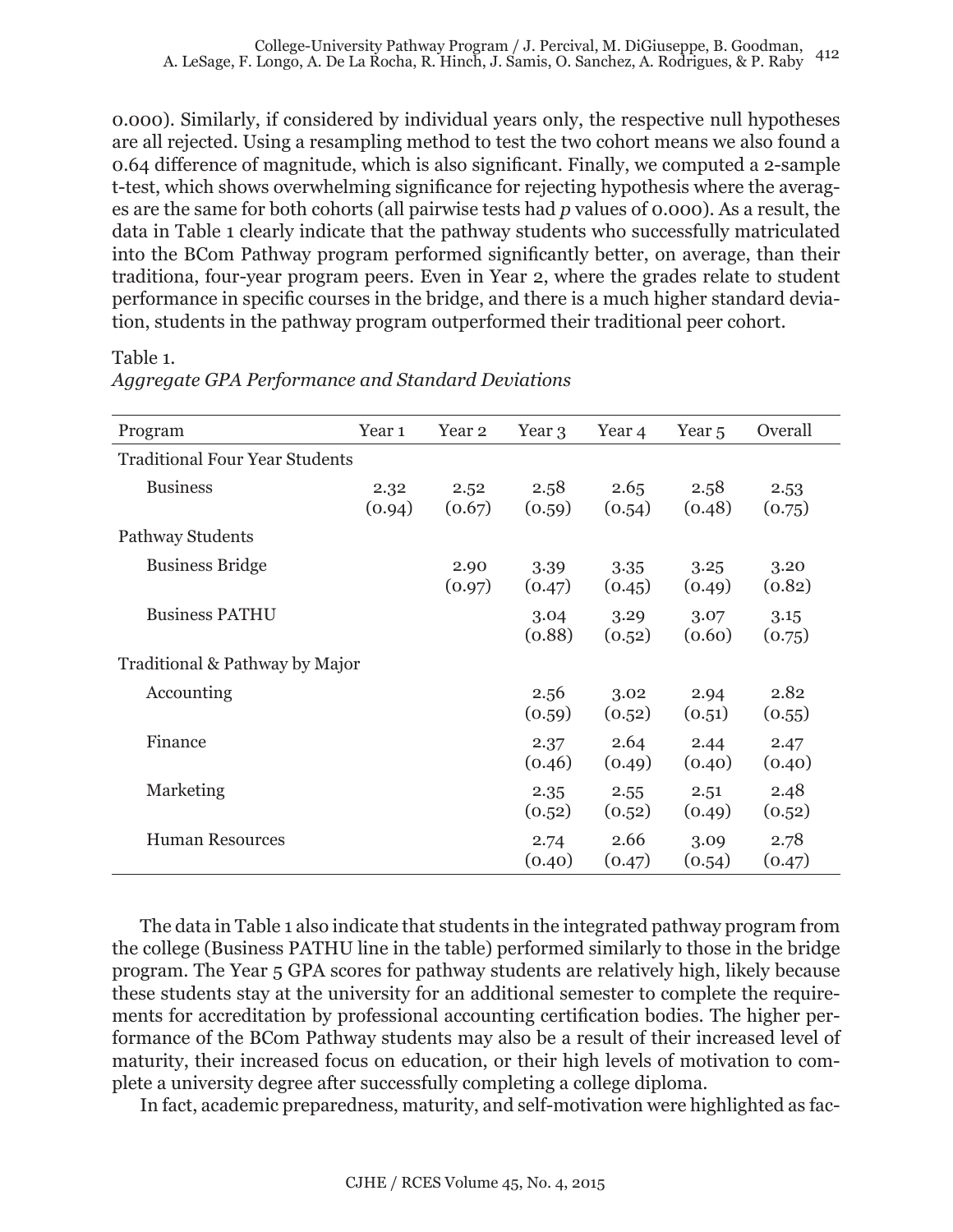tors contributing to success in the BCom Pathway program by some of the its academic advisors. For example, one of the two advisors interviewed provided a detailed description of a typical BCom Pathway student:

Academically, I would say, students who make it through the bridge . . . [are] usually stronger students. They tend to be the students who win our awards. They're really motivated to work with the professors, and they do a lot of the extracurricular work with them. They go to competitions with their professors; they go to conferences. They are just much more engaged and I think that . . . it may be [because they have] come out of the college system.

They were in a great program at the college that they were already engaged with, and I think that they kind of carry that through, and they've really made a conscious decision to be here, so . . . they're just passionate about what they do.

Overall, [pathway students] tend to be a little more engaged [than traditional students]. It's not hard for me to find a bridge student to volunteer for something, because they check their e-mail, they watch for me to contact them, they come into my office on a regular basis. So they are very connected, I think, from my perspective.

In addition to compiling GPA scores by BCom program (Table 1), grade distributions of the core BCom courses were compiled (Figure 2), and the results of pathway students versus traditional students were compared. Over 13,000 data points representing every course attempt from 2005–2011 in the selected courses are represented in Figure 2 (955 pathway course attempts and 12,541 traditiona, four-year program course attempts). It is important to note that the counts are not independent, as individual students have taken a set of these courses. For this reason, it was not statistically valid to attempt comparative tests such as a chi-squared test.

The data in Figure 2 reveal some interesting patterns. In every key course for which pathway students versus traditional students were identified and the academic results compared, the distributions clearly showed a stronger grade performance (in aggregate) for the pathway group. This occurred whether the course was part of the bridge phase of the pathway program or whether it occurred after the student had already been fully integrated into the regular BCom program. This pattern is not just a shift in means, but in most cases is a systematic upward shift in students' grades across the entire grade spectrum.

If one considers a single course that has been consistently included as part of the commerce bridge, such as Finance I (Figure 3), a similar pattern as in Figure 2 is observed. The graph in Figure 3 includes the complete set of course attempts for Finance I (240 pathway course attempts and 1,944 traditional, four-year program course attempts). Conducting a chi-squared test to compare these two sets of students, a significant difference was determined  $(\chi^2 = 95.840, df = 9, p = 0.000)$ , supporting the conclusion that these two populations are statistically different. Also, the chi-square test does not demonstrate that the mark distributions between the two groups are more than simply "different"; the shift is systematically towards the higher marks for the pathway students.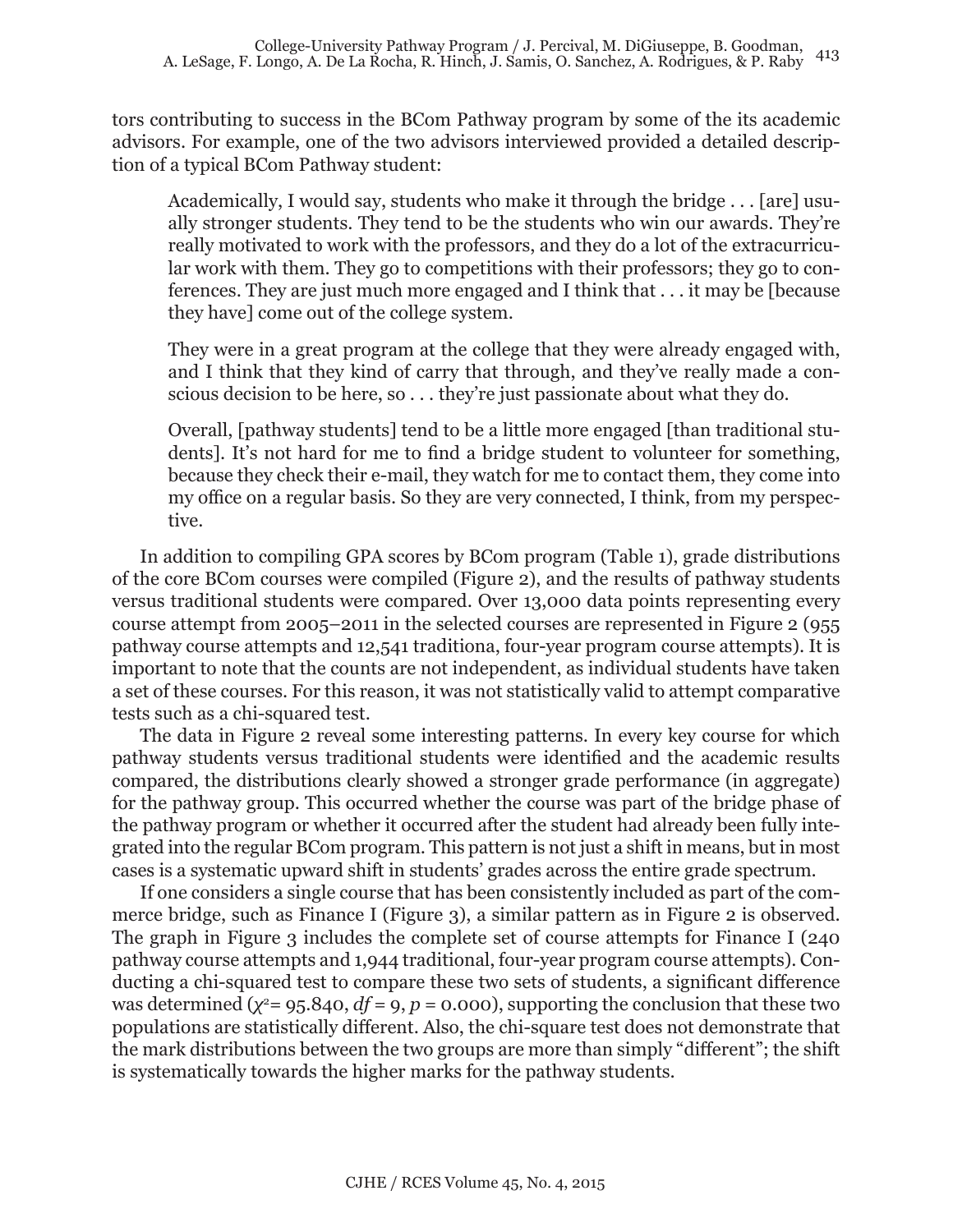

*Figure 2*. Grade Distributions for Core Business Courses. (Includes Managerial Accounting, Marketing I, Organizational Behaviour, Finance I, Operations Management, Information Systems, Intermediate Financial Accounting I, Introduction to Taxation.)



It is important to also consider courses that occur only after a student has successfully

*Figure 3.* Grade Distributions for Finance I.

CJHE / RCES Volume 45, No. 4, 2015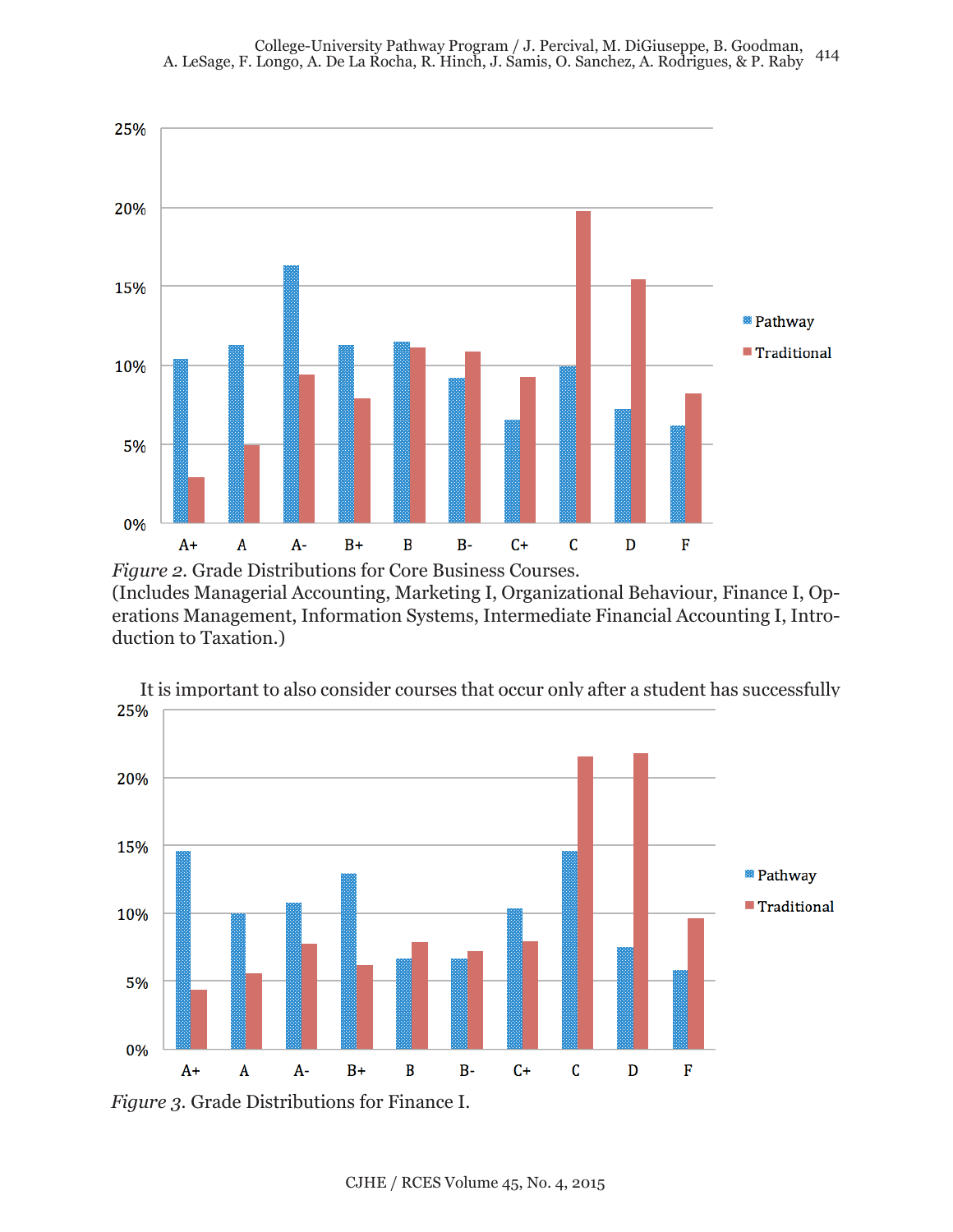completed the commerce bridge (Figure 4). One such example is the core, third-year Information Systems course. In this case, 135 pathway student course attempts and 1,609 traditional, four-year student course attempts were analyzed. Performing a chi-square test on this data, indicated that the two populations are significantly different, statistically  $(\chi^2 = 84.895, df = 9, p = 0.000).$ 



*Figure 4.* Grade Distributions for Information Systems

In this case, it is evident that the pathway student distribution is almost a mirror image of the traditiona, four-year program student distribution, with pathway students having remarkably lower proportions of grades in the lower quartile (for overall grades) and significantly higher proportions of grades in the top quartile. These figures demonstrate that there is a systematic difference between the distribution of pathway student performance and that of their traditiona, four-year program peer cohorts. This difference is more pronounced than that which can be inferred by considering cumulative GPA scores or course means alone.

## **Challenges**

Although the BCom Pathway students met with academic success as demonstrated by their GPA results, the students also acknowledged challenges that impeded their academic success in the program. The BCom pathway students interviewed highlighted two specific challenges related to their lack of academic preparedness as they began their course work at the university: their deficiencies in writing skills and differences in academic expectations between the college and university. This was noted in a comment made in a earlier focus group; it highlights the challenges associated with writing case studies: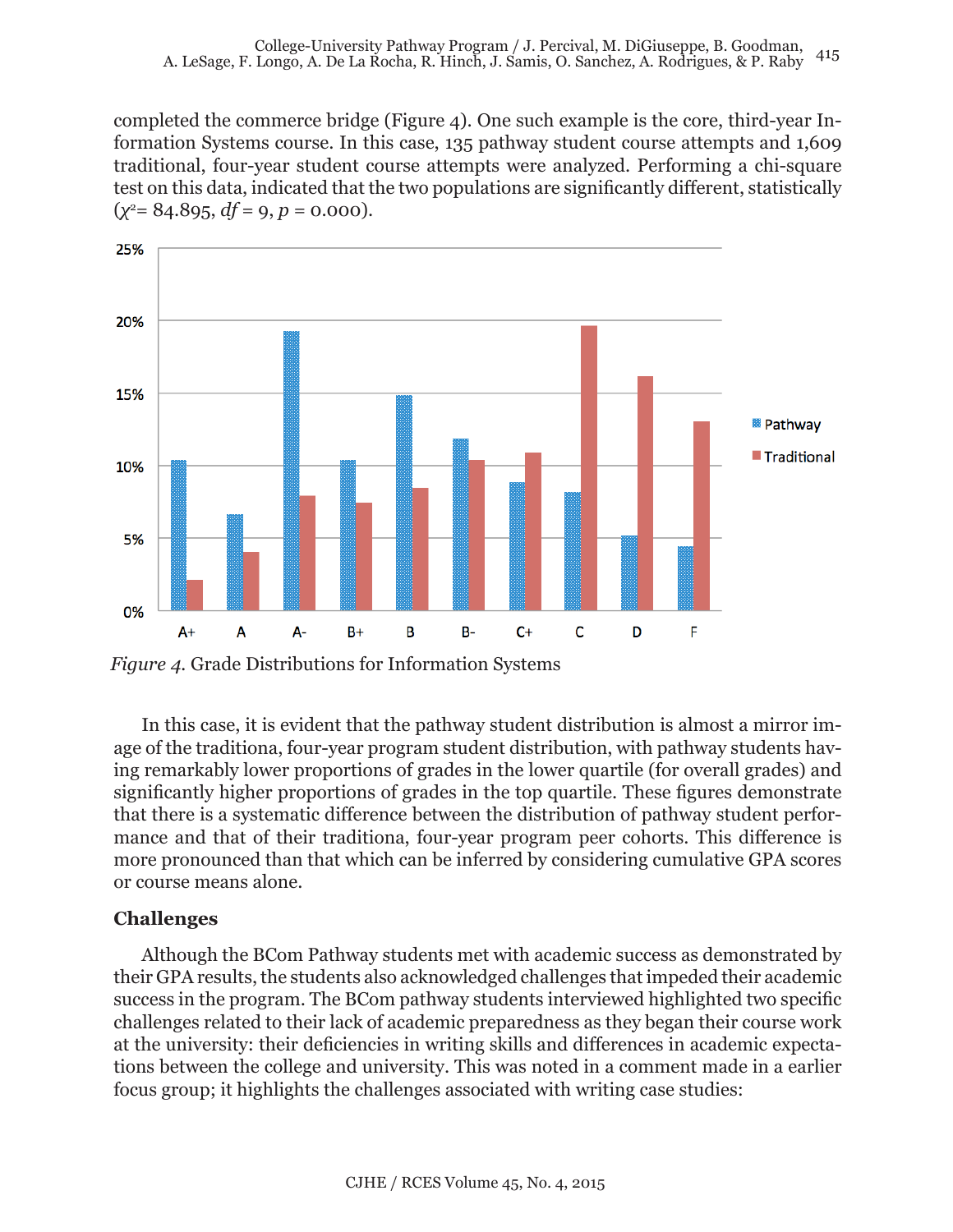We are going from not writing cases at all [in college], just doing [exercises such as] "here's a financial statement, write the financial statement." Whereas [in university the exercise] is "how is that . . . revenue? Explain why that's revenue?" That's a completely different type of question.

This student suggested that this challenge might be addressed by offering "a mandatory case-writing or communications class with the accounting professors, because that is who you are going to be working with over the next couple of years." The same student suggested that this would have been very beneficial because "if you can't write, you won't do well in any of the classes." Initial challenges caused by deficiency in writing skills were echoed by another student, who stated, "I would say the hardest thing that I had to deal with was . . . my writing skills. Coming from college to university [they weren't] necessarily at the same level." However, this student also emphasized that he experienced improvement in his writing skills as he progressed through the pathway program: "I would say now that I'm actually really good in writing . . . But, that was probably the biggest challenge in all my courses. Trying to explain what I had in my mind and put it on paper."

Another academic challenge identified in the interviews was the difference in academic expectations between the college and university. As an example, one student explained,

It's almost like the expectations from college to university . . . college is [where] you just take something and you spit it back out. Whereas [at] university [there is] a lot more critical thinking and theoretical work . . . they give you one thing for three years [at college], and then you try something else [at university].

Recognition of the differences in academic expectations were acknowledged by another student who described the discrepancy as follows:

College was more practical, so you didn't have to do as much theoretical [work], which is something that I kind of had an issue with at the start. But now I'm getting in the flow of it and there are no issues any more. It's something that you basically have to experience and get used to before you can actually do it properly.

#### **Conclusions**

The BCom Pathway program provides opportunities for college and university students to transition between institutions to complete degrees, certificates, and diplomas. Transitioning from a community college to a university can be an exciting and exasperating experience. The findings in this study indicate that while college students tend to succeed academically in their university programs, they experience challenges during the transition and integration phases of the transfer process. Pathway programs serve a useful purpose, providing opportunities for students to achieve their educational goals and prepare for desired careers. The existence of these programs should be publicized more broadly, given the value of possessing a college diploma and university degree in the global economy.

The BCom Pathway students in this study—like those surveyed in Arnold (2011)—were motivated to transfer from college to university in order to realize personal goals or enhance career aspirations. The general survey, showed that family members, friends, and college professors also influenced students' decisions to pursue a university degree after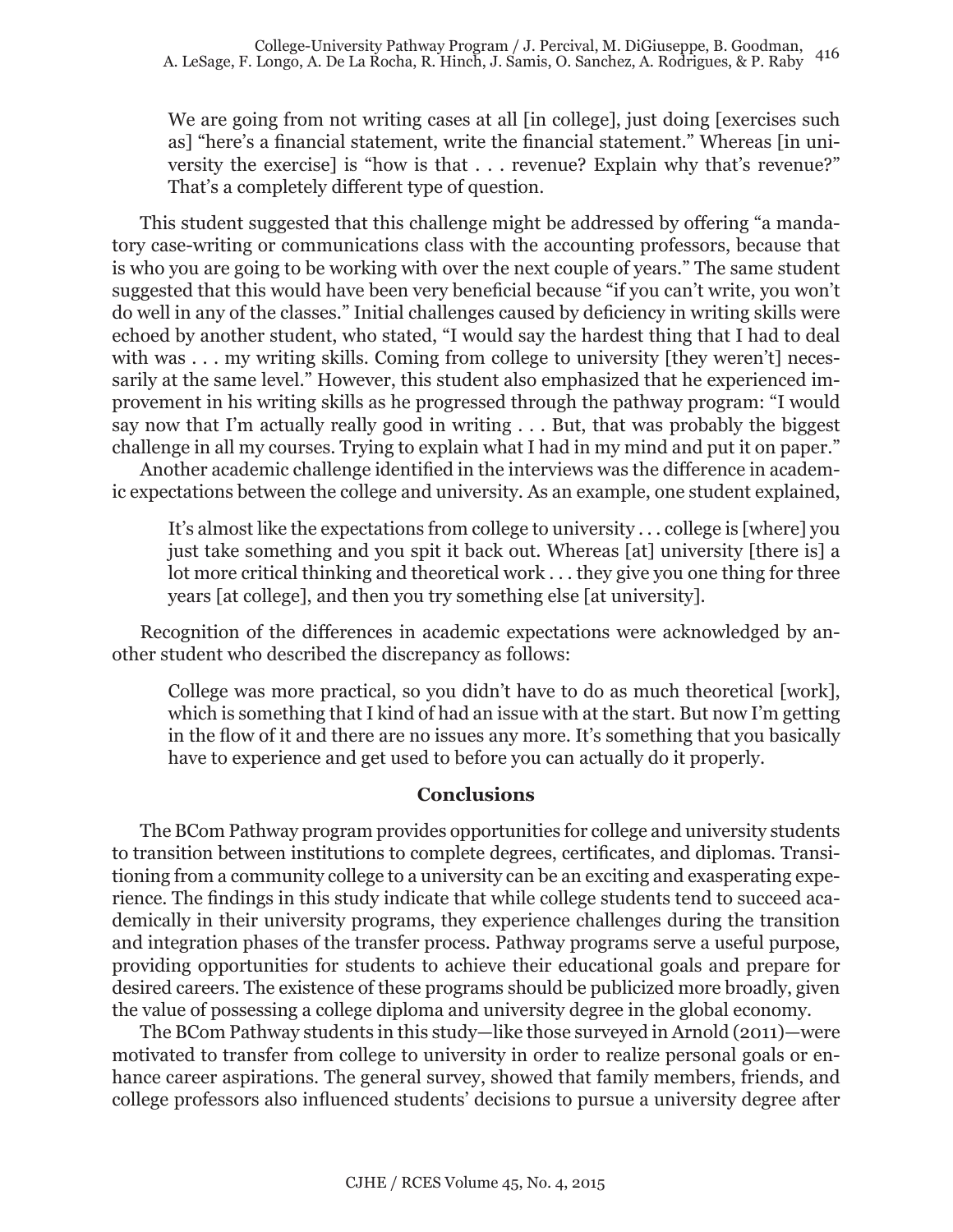college. These positive influences and high college grades were factors that motivated the college students, who were interviewed in this case study, to enrol in the university BCom Pathway program. However, like their peers in other institutions, many BCom Pathway students approached their transfer to university with trepidation, often assuming they lacked prerequisite skills and knowledge, and concerned that they may not fit in socially (Stewart & Martinello, 2012).

While the BCom Pathway students in this study were happy to be in the pathway program, some experienced academic, administrative, and social difficulties while transitioning into the program. Many of the academic challenges stemmed from transitioning to an increased focus on concept integration and case-based analysis of business problems. The expectation of thinking through problems critically was a difficult adjustment for many students to make.

Additionally, the majority of the administrative issues pathway students contended with were interconnected, the result of poor communication between BCom Pathway administrators, academic advisors, and BCom Pathway students. In some cases, students were placed in inappropriate courses, and in other cases, they were unable to enrol in required courses because online registration systems deemed them to lack prerequisites. Both BCom Pathway students and academic advisors blamed the block transfer-credit system for the majority of the enrolment problems, claiming that the system did not automatically keep track of pathway students' college course histories and required tedious and time-consuming manual input. These messy college-to-university transition situations meant some pathway students wasted valuable time and experienced much frustration.

The preliminary findings of this study indicate that the BCom Pathway students who participated in focus group interviews experienced some social–cultural integration issues. Some of the social concerns they anticipated before transferring to the university materialized after the transfer. For example, while none of the students interviewed experienced overt discrimination, students reported feeling isolated and excluded from some of the organized social activities within the university. In particular, establishing themselves in leadership roles in the Accounting Association or other BCom student clubs was nearly impossible due to the length of time it normally takes for these students to become active members in the clubs as well as the timing of elections for these roles. For students in this profession-oriented program, demonstration of leadership skills is a key criterion for internship and job offers at graduation. Feelings of social isolation may be alleviated by enhancing pathway program outreach to prospective student clubs and by engaging students in high quality pathway program-specific orientation that provides academic information and facilitates transfer students' integration into the social and cultural life of the university.

A preliminary analysis of the aggregate GPA data in this study indicates that, in general, BCom Pathway students outperformed their traditional, four-year university counterparts by a significant margin, even though students who were interviewed claimed they struggled early in their programs to meet university standards in thinking and writing skills. It should be noted that the academic requirements to qualify for the BCom Pathway program are so high (and historically were even higher) that many college diploma graduates are not be able to meet them. These entry conditions have proven to be strong indicators of student success in the BCom Pathway Program.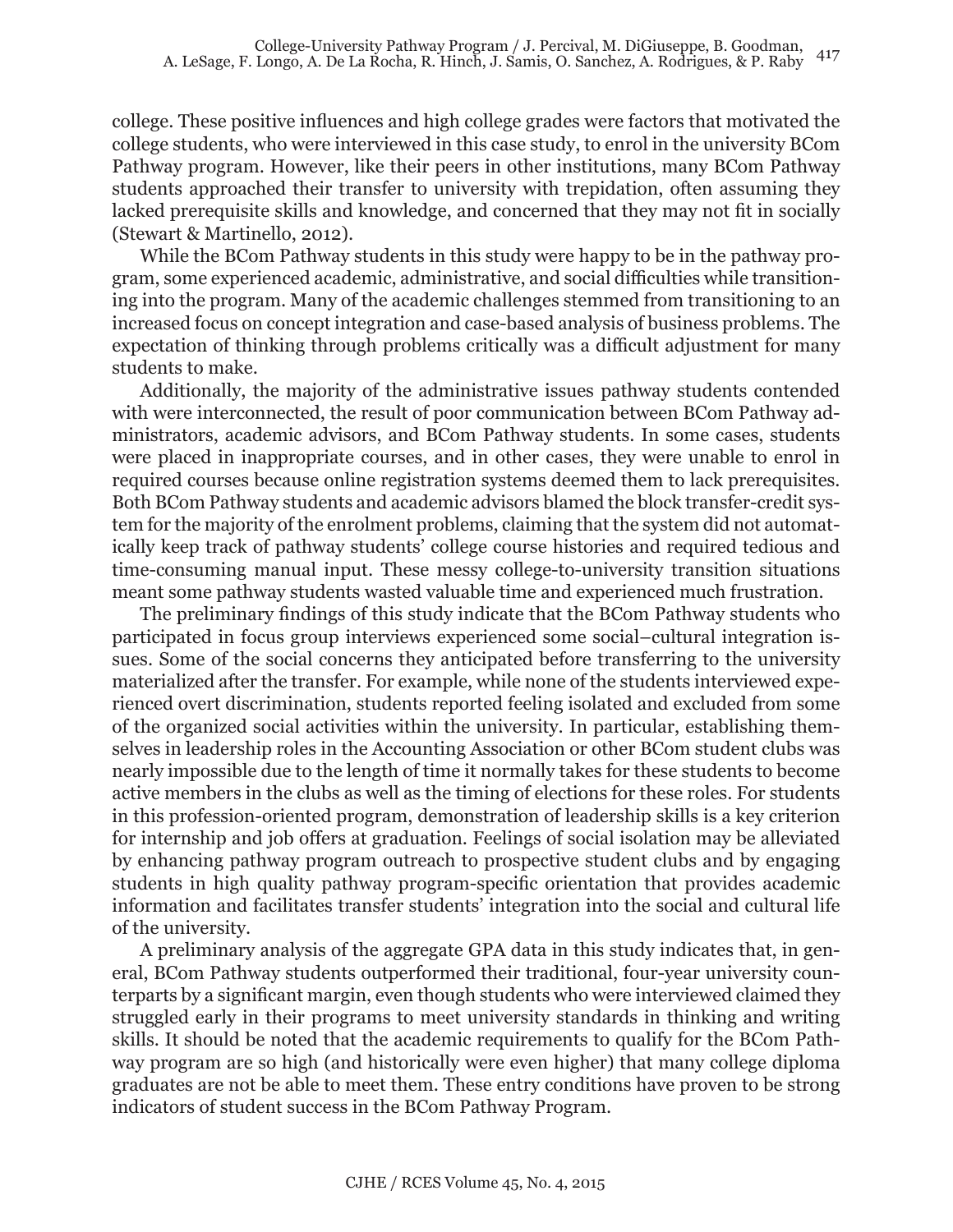#### **Recommendations and Future Research**

Preliminary findings in this study led to a number of suggestions for improving the college-to-university BCom Pathway Program. We recommend that the block transfercredit system be examined and modified (if necessary) to facilitate student registration and course enrolment in upper years. This method of assigning transfer credits seems to be a major factor in registration frustrations throughout the duration of the BCom Pathway student's study at the university.

Other areas of concern identified by BCom Pathway students and academic advisors in focus-group interviews include the lack of organized orientation activities for pathway students. We recommend the implementation of annual, organized orientation activities for BCom Pathway students that are tailored specifically to their needs. Orientation activities should provide detailed information about courses and programs, student clubs and associations, pathway student services, and career information. We also recommend the institution of optional summer workshops focused on the development of pertinent communication and critical thinking skills to support students in the bridge semester in their transition to the university environment.

The qualitative component of this preliminary case study had a small sample size. As such, future qualitative studies should aim to increase the number of study participants to increase validity and gain greater insights into the experiences of a broader segment of the pathway student and advisor populations. Moreover, a longitudinal study is necessary to better understand how the academic and social elements change over time while the students are enrolled in the BCom Pathway program. The longitudinal study should also include follow-up interviews with former students and their employers to determine the impact of the pathway program in improving former students' professional careers. Moreover, it would be of interest to ascertain if employers identify a significant difference (positive or negative) between pathway program graduates and their traditional, fouryear university counterparts.

Finally, there is a need to collect data from students who express interest in a BCom Pathway Program, but do not enrol in such a program. Although some initial challenges were identified by study participants, the students enrolled in the pathways programs are a small percentage of college graduates with the demonstrated academic ability to participate in a pathway program. Future research should aim to provide universities with the information they need to design effective pathway programs that increase access to degree-completion opportunities. For example, a research question might ask, What are the barriers that prevent students from attending a pathway program? This information would help improve pathway program design and inform public student financial aid policy development to increase access to pathway programs, thereby helping create a workforce prepared to compete in today's knowledge-based economy.

#### **References**

Andres, L. (2001) Transfer from community college to university: Perspectives and experiences of British Columbia students. *The Canadian Journal of Higher Education, 31*(1), 35–74.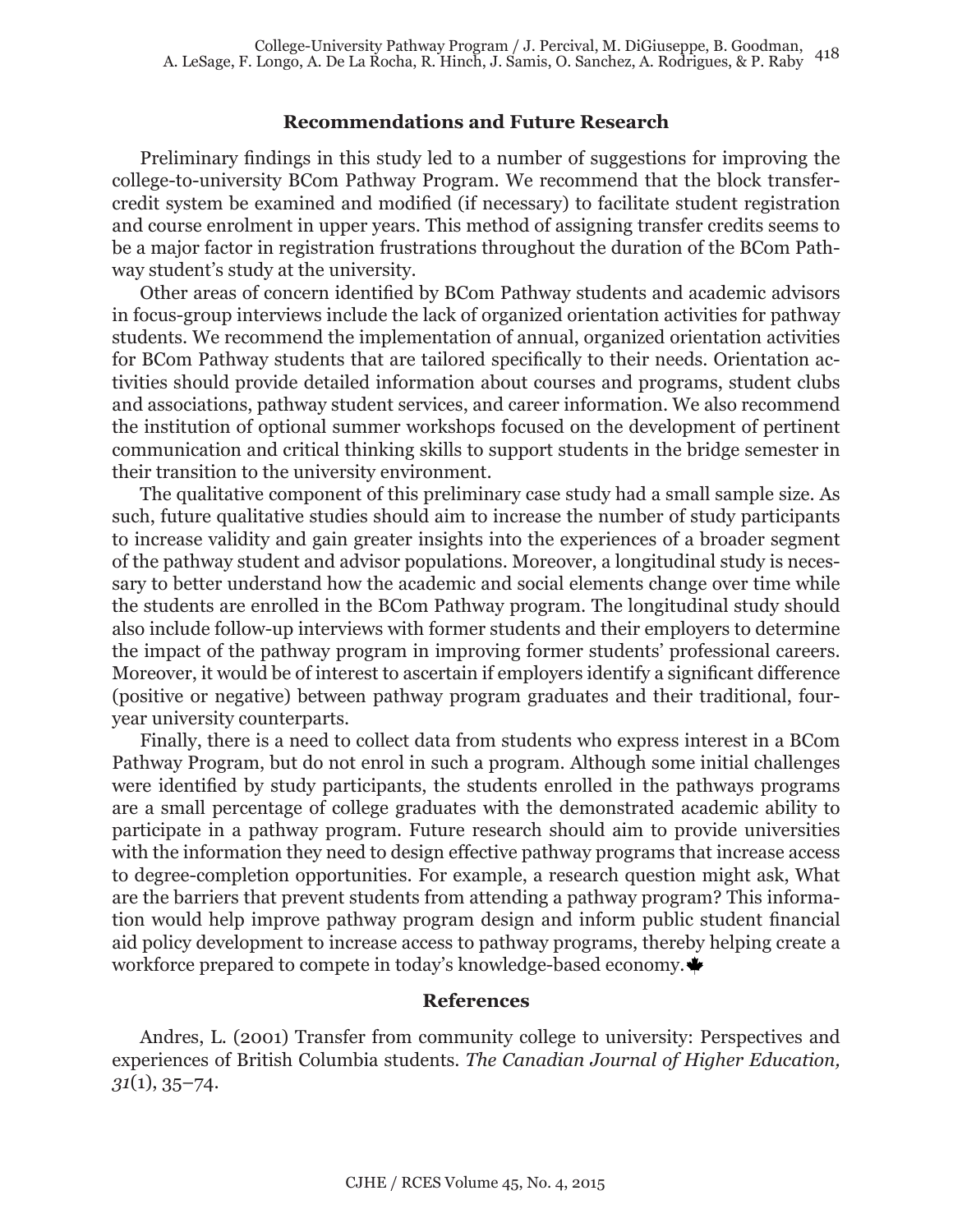Arnold, C.H. (2011). Following the Ontario transfer student: From college to university inception. *Canadian Society for the Study of Higher Education, Professional File 31*, 1–19. Retrieved from http://csshescees.files.wordpress.com/2014/03/pf\_31\_arnold.pdf

Bahr, P. R., Toth, C., Thirolf, K., & Massé, J. C. (2013). A review and critique of the literature on community college students' transition processes and outcomes in four-year institutions. In M.B. Paulsen (Ed.), *Higher education: Handbook of theory and research* (pp. 459–511). Dordrecht, Netherlands: Springer.

Bauer, P. F., & Bauer, K. W. (1994). The community college as an academic bridge: Academic and personal concerns of community college students before and after transferring to a four-year institution. *College and University*, 69, 116–122.

Bayard, J. & Greenlee, E. (2009). *Graduating in Canada: Profile, labour market outcomes and student debt of the class of 2005*. Ottawa: Statistics Canada Catalogue No. 81-595-M No. 074

Cameron, C. (2005). Experiences of transfer students in a collaborative baccalaureate nursing program. *Community College Review, 33*(2), 22–44.

Carter, I., Coyle, J., & Leslie, D. (2011). Easing the transfer of students from college to university programs: How can learning outcomes help? *Canadian Journal of Higher Education, 41*(2), 10–27.

Centre for Spatial Economics. (2010). *The financial benefits of enhanced college credential and credit recognition in Ontario*. Retrieved from http://www.collegesontario. org/research/external-reports/financial\_benefits\_of\_enhanced\_college\_credential\_ credit\_recognition.pdf

Colleges Ontario. (2008). Improving college system pathways: Project highlights report. Retrieved from http://www.collegesontario.org/research/studentmobility/CO\_ ImprovingPathwaysHighlights\_Sept08.pdf

D'Amico, M. M., Dika, S. L., Elling, T. W., Algozzine, B., & Ginn, D. J. (2014). Early Integration and Other Outcomes for Community College Transfer Students. Research in Higher Education, 55(4), 370–399.

Decock, H., McCloy, U., Liu, S & Hu, B. (2011). *The transfer experience of Ontario colleges who further their education: An analysis of Ontario's college graduate satisfaction survey.* Toronto, ON: Higher Education Quality Council of Ontario. Retrieved from http://www. heqco.ca/SiteCollectionDocuments/TransferExperienceofOntarioCollegeGraduates.pdf

Diaz, P. E. (1992). Effects of transfer on academic performance of community college students at the four-year institution. *Community/Junior College Quarterly, 16*(3), 279–291.

Gawley, T., & McGowan, R. A. (2006). Learning the ropes: A case study of the academic and social experiences of college transfer students within a developing university-college articulation framework. *College Quarterly, 9*(3), 1–18. Retrieved from http://www. senecac.on.ca/quarterly/2006vol09num03summer/gawley\_mcgowan.html

Handel, S.J. (2011). Improving student transfer from community colleges to four-year institutions: The perspective of leaders from baccalaureate-granting institutions. New York, NY: College Board. Retrieved from http://www.jkcf.org/assets/1/7/Perspective\_ of\_Leaders\_of\_Four-Year\_institutions.pdf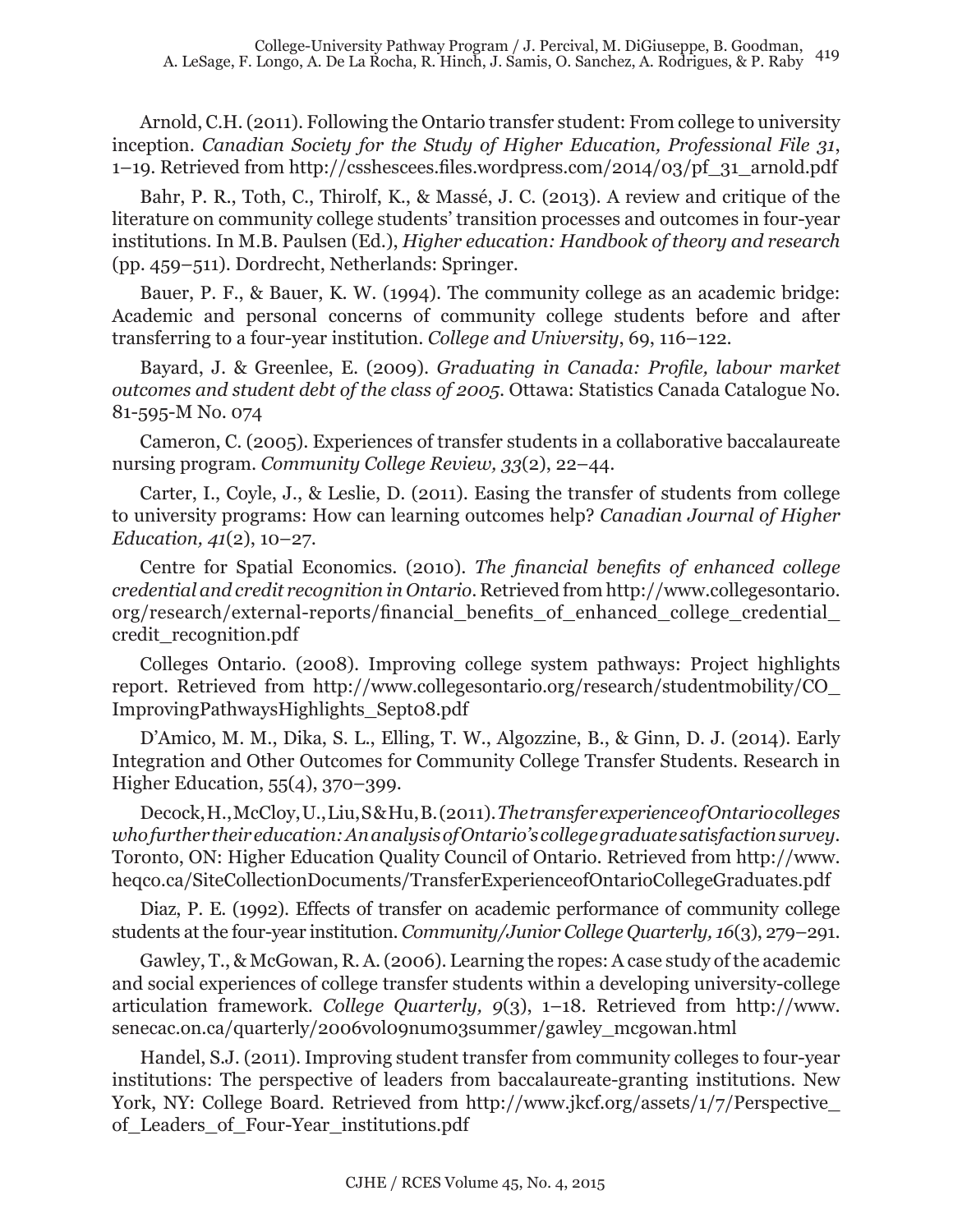Handel, S. J. (2012). Increasing higher education access and success using new pathways to the baccalaureate: The emergence of a transfer-affirming culture. New York, NY: College Board. Retrieved from http://media.collegeboard.com/digitalServices/pdf/ rd/StephenJHandel-IncreasingHigherEducationAccess.pdf

Harrison, P. L. (1999). Transition experiences of community college transfer students: A qualitative study (Doctoral dissertation). Retrieved from: http://files.eric.ed.gov/ fulltext/ED461395.pdf

Hickey, T. (2008). *The voyage of college to university transfer students: The student voice* (Doctoral dissertation).

Jacobs, B. C., Lauren, B., Miller, M. T. & Nadler, D. P. (2004). *The college transfer student in America: The forgotten student.* Washington, DC: American Association of Collegiate Registrars and Admissions Officers.

Johnson, R.B., & Onwuegbuzie, A.J. (2004). Mixed-methods research: A research paradigm whose time has come. *Educational Researcher, 33*(7), 14–26. Retrieved from http://edr.sagepub.com/content/33/7/14.short

Laanan, F.S. (2001). Transfer student adjustment. *New Directions for Community Colleges, 114*, 5–13.

McGowan, R. A., & Gawley, T. (2006). The university side of the college transfer experience: Insights from university staff. *College Quarterly*, *9(3).* Retrieved from http:// www.collegequarterly.ca/2006-vol09-num03-summer/mcgowan\_gawley.html

Morrin, A. (2011). College to university transfer: An educational pipeline in support of social equity. *College Quarterly, 14*(4). Retrieved from http://collegequarterly.ca/2011 vol14-num04-fall/morrin.html

Ontario Ministry of Training, Colleges and Universities. (2009). Canada–Ontario Labour Market Agreement 2009–2010 Annual Plan. Retrieved from http://www.tcu.gov. on.ca/eng/training/labmark/LMA\_Plan2009\_10.html

Percival, J., DiGiuseppe, M., Goodman, B., LeSage, A., Longo, F., De La Rocha, A., Hinch, R., Samis, J., Sanchez, O., Rodrigues, A., Raby, P. (2016). Exploring Factors Facilitating and Hindering College–University Pathway Program Completion. *International Journal of Educational Management*, 30(1)..

Rhine, T.J., Milligan, D.M., and Nelson, L.R. (2000). Alleviating transfer shock: Creating an environment for more successful transfer students. *Community College Journal of Research and Practice, 24,* 443–453.

Rice, T. J. (2008). Riding out the waves: Community college transfers graduating with bachelor's degrees (Unpublished doctoral dissertation). Bowling Green State University, Bowling Green, OH..

Skolnik, M. (1995). Evolution of relations between community colleges and universities in Ontario. *Community College Journal of Research and Practice*, *19*, 437–451.

Stewart, J., & Martinello, F. (2012). Are transfer students different? An examination of first year grades and course withdrawals. *Canadian Journal of Higher Education, 42*(1),  $25 - 42.$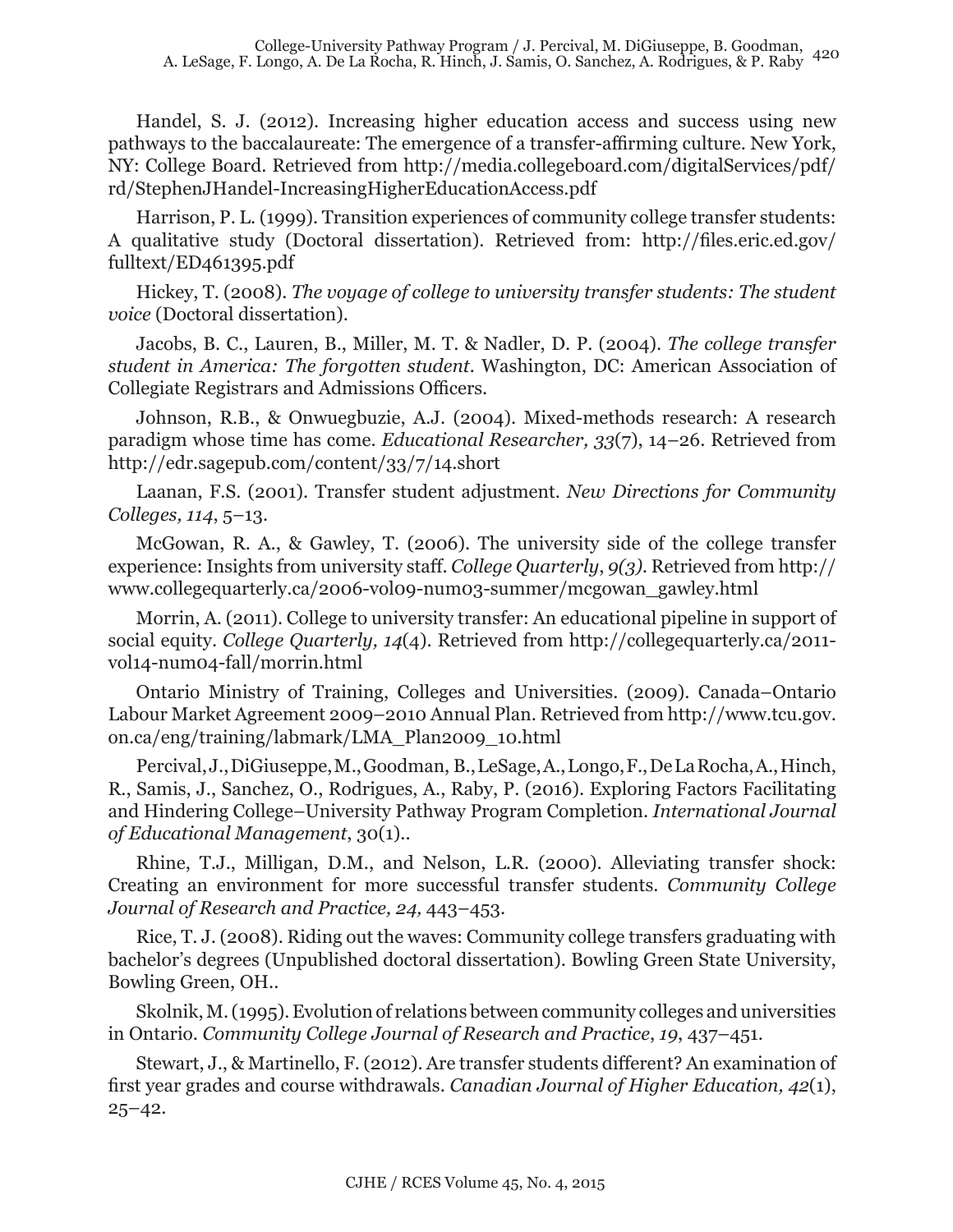Teddlie, C., & Tashakkori, A. (2006). General typology of research designs featuring mixed methods. *Research in the Schools. 13*(1), 12–28.

Townsend, B. K. (1993). *University practices that hinder the academic success of community college transfer students.* Memphis, TN: Memphis State University.

Townsend, B. K., & Wilson, K. (2006). "A hand hold for a little bit": Factors facilitating the success of community college transfer students to a large research university. *Journal of College Student Development, 47(4),* 439–456.

Trick, D. (2013). *College-to-university transfer arrangements and undergraduate education: Ontario in a national and international context*. Toronto, ON: Higher Education Quality Council of Ontario. Retrieved from http://heqco.ca/SiteCollectionDocuments/ Transfer%20Arrangements%20Trick%20ENG.pdf

Wolf-Wendel, L., Ward, K., & Kinzie, J. (2009). A tangled web of terms: The overlap and unique contribution of involvement, engagement, and integration to understanding college student success. *Journal of College Student Development, 50*(4), 407–428.

## **Contact Information**

Jennifer Percival Faculty of Business and Information Technology University of Ontario Institute of Technology jennifer.percival@uoit.ca

Ron Hinch, is a professor in the Faculty of Social Science and Humanities, University of Ontario Institute of Technology (UOIT). He was the founding dean of the faculty and initiated the first bridge program from Durham College (DC) to UOIT. His primary research areas include policing violent crime and the study of food crime (all the nasty things that get done to our food before we get to eat it).

Fabiola Longo is a full time nursing professor at Durham College teaching in the collaborative (DC/UOIT) BScN program and Year 1 coordinator. She is a Registered Nurse with 25 years nursing experience in all domains (clinical, administrative, educational, and research).In 2010–2011 she participated as a team member in a research project (Collaborative BScN program evaluation) with colleagues in the nursing program.

Jennifer Percival, is an associate professor and associate dean in the Faculty of Business and Information Technology, UOIT. Her research focus is in the area of management of technology, including process modelling, health informatics, and e-learning.

Bill Goodman is a professor in the Faculty of Business and Information Technology at UOIT, where he teaches statistics, forecasting and risk management. His research on tests to compare shifted distributions of outcome measures has been applied to medication-administration errors, student academic grade patterns, and, commercially, safety data at Ontario Power Generation, Health Canada, and elsewhere. His PhD is from the University of Waterloo, where he focused on knowledge-modelling, decision theory, and